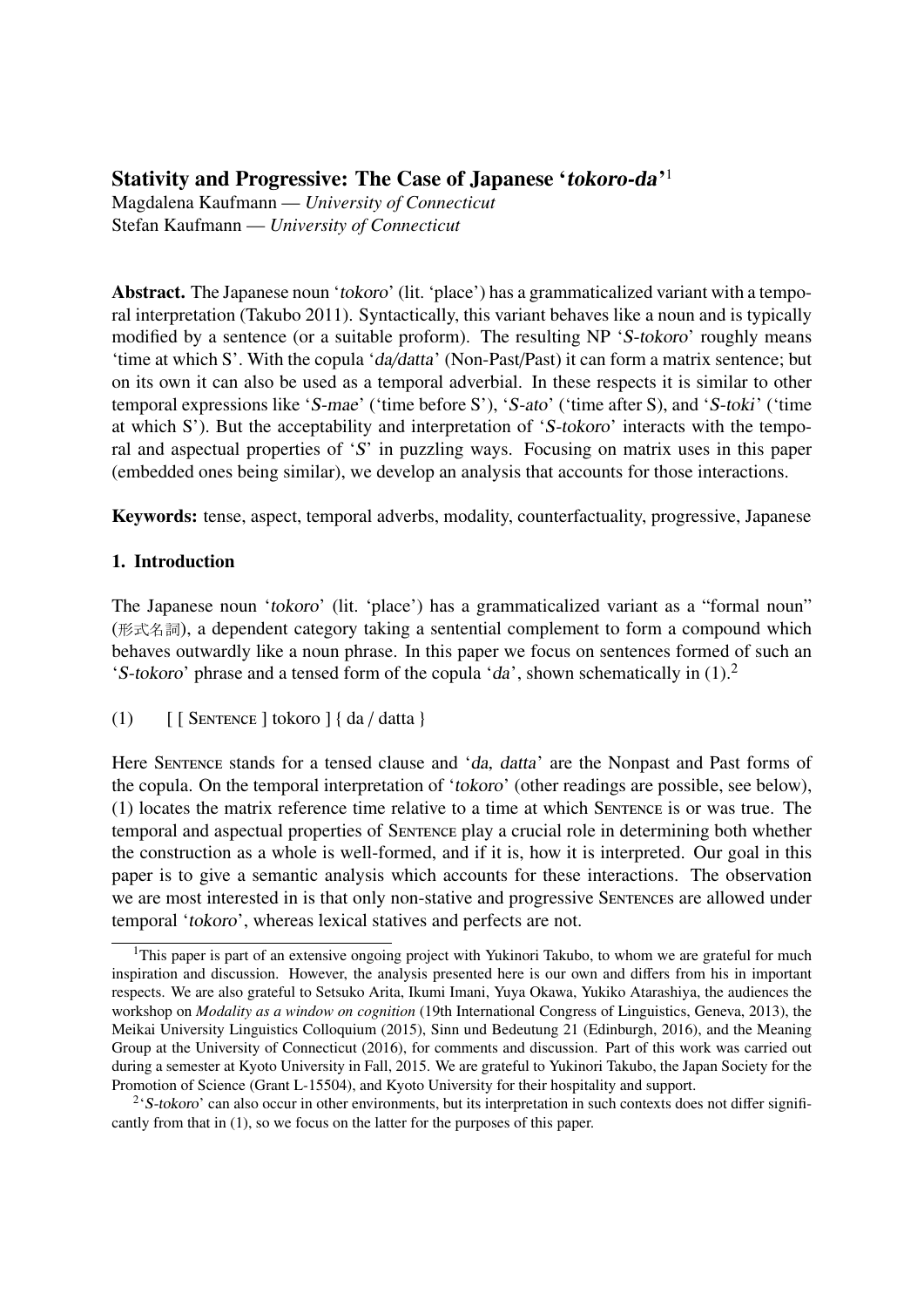# 1.1. Temporal 'tokoro' with non-statives

Our analysis of the tenses follows Kaufmann and Miyachi (2011; henceforth KM11). Sentences denote binary relations between temporal intervals, i.e., sets of pairs  $\langle i, j \rangle$ . In a non-stative like (2a), the relation holds if and only if (i) *j* is the temporal trace of an event of Jon putting on a red jacket; and (ii) either  $i < j$  (for Nonpast) or  $j < i$  (for Past). In Reichenbachian terms, in matrix contexts *i* and *j* correspond to speech and reference time, respectively.

- (2) a. Zyon-ga akai zyaketto-wo { ki-ru Jon-nom red jacket-acc put on-nonpast put on-past / ki-ta } 'Jon { will put on / put on } a red jacket'
	- b. [Zyon-ga akai zyaketto-wo ki-ru] tokoro { da / datta } 'Jon { is / was } just about to put on a red jacket'
	- c. [Zyon-ga akai zyaketto-wo ki-ta] tokoro { da / datta } 'Jon { has / had } just put on a red jacket'

In (2b), the Nonpast version of (2a) is embedded under 'tokoro' and the tensed copula. We aim to give (2a) a uniform analysis for matrix and embedded contexts, thus we assume that, as in (2a), the embedded clause 'Zyon-ga akai zyaketto-wo ki-ru' denotes a binary relation between intervals  $\langle i, j \rangle$ . Now, however, *i* and *j* correspond to the reference times of the matrix clause and the embedded clause, respectively. Thus for (2b) and (2c) to be true, the matrix reference time must precede and follow that of the embedded clause, respectively. In both of (2b,c), the relation between the speech time and the matrix reference time is constrained by the tense on the copula. The presence of 'tokoro da/datta' means that (2b,c) are stative (in contrast to the non-stative (2a)). In this case, a co-temporal reading is available for Nonpast 'datta' under which speech and reference time coincide.

Thus (2b,c) basically assert that the reference time is/was before or after the dressing event, respectively. One may wonder how they differ from their counterparts with 'mae' and 'ato', the more canonical Japanese counterparts of 'before' and 'after'. We discuss this relationship in some detail below. For now, suffice it to say that (2b,c) are indeed close in meaning to their counterparts in (3a,b), with the important difference that (2b,c) carry a connotation of immediacy, expressed in (2) in our gloss using English 'just', which (3a,b) lack.

- (3) a. [Zyon-ga akai zyaketto-wo ki-ru] { mae / \*ato } { da / datta } 'Jon { is / was } just about to put on a red jacket'
	- b. [Zyon-ga akai zyaketto-wo ki-ta]  $\{ *mae / ato \}$   $\{ da / data \}$ 'Jon { has / had } just put on a red jacket'

# 1.2. Temporal 'tokoro' with lexical statives

Stative clauses also denote binary relations between intervals but there are differences in detail which lead to markedly different patterns in well-formedness and interpretion under 'tokoro'.

In matrix-level statives, the interpretation is similar to that of non-statives, except that Nonpast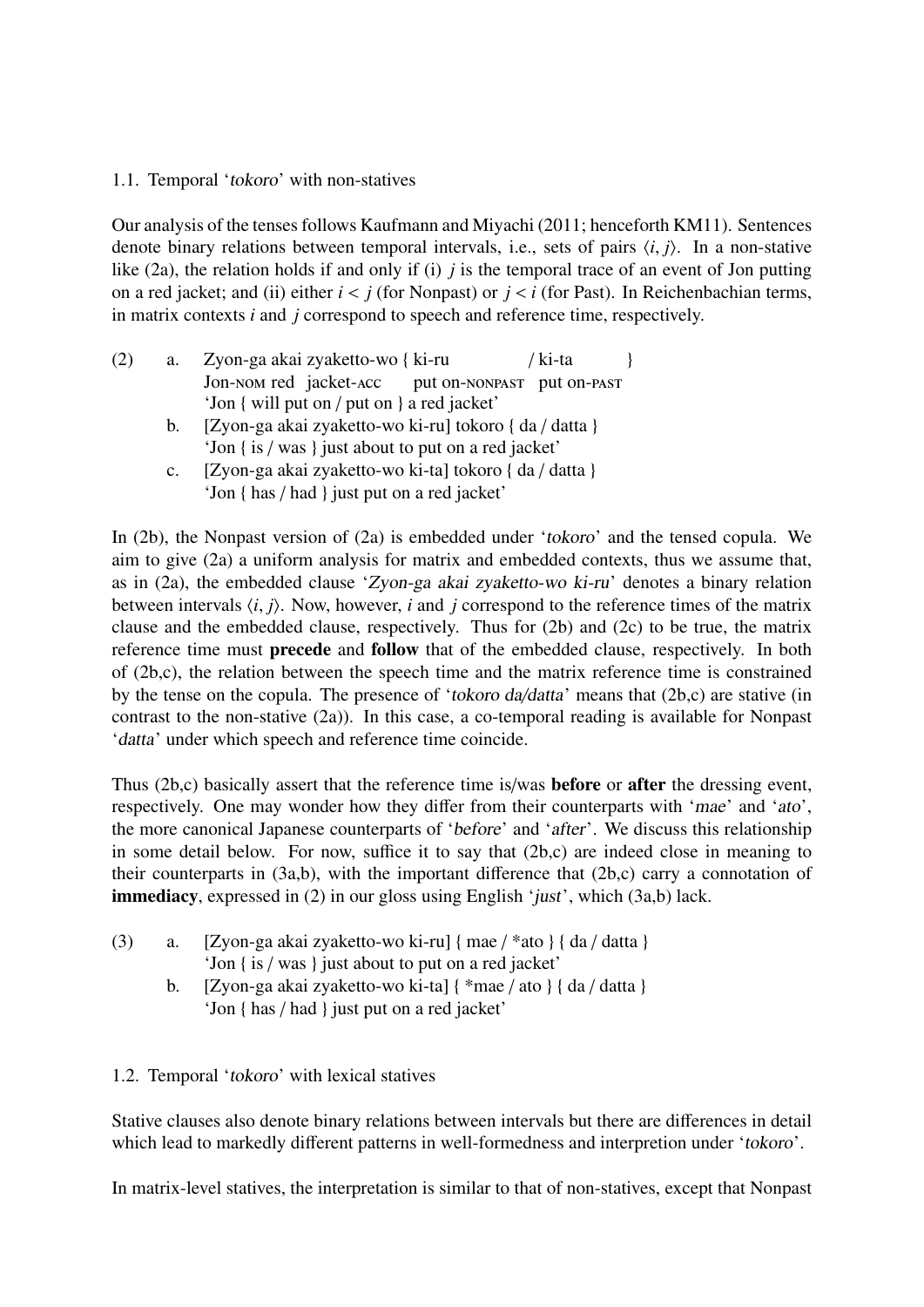allows for speech and reference time to coincide. Thus in terms of the relationship between *<sup>i</sup>*, *<sup>j</sup>*, we have  $j < i$  for Past (as with non-statives) and  $i \leq j$  for Nonpast (cf.  $i < j$  for non-statives). In embedded contexts, however, *i* must be contained in *j*; as a consequence, Past tense is disallowed (hence the ill-formedness of (4c)) and Nonpast lacks the futurate interpretation on which  $i < j$ . These facts are shared across a range of embedding contexts (see KM11 for data and discussion), but 'tokoro' adds even more constraints: the embedded Nonpast in (4b) is also peculiar. Most informants judge it to be marginal and, if acceptable at all, restricted to the counterfactual reading indicated in the gloss.

- (4) a. Ie-ni home-Loc be-NONPAST be-PAST  $\{$  i-ru / i-ta } 'I { {am/will be} / was } at home.'
	- b. ?[Ie-ni i-ru] tokoro { da / datta } 'I would { be / have been } at home.'
	- c. \*Ie-ni i-ta tokoro { da / datta }

In this paper we aim to explain the absence of a temporal reading for (4b). We leave the analysis of the counterfactual reading for another occasion.

# 1.3. Temporal 'tokoro' with derived statives

In addition to lexical statives, Japanese has aspectual operators which form derived statives from eventive complements. A well-studied expression of this kind is the suffix '-tei-', which combines with the stems of non-stative verbs<sup>3,4</sup> and can have either **progressive** or **perfect** readings, depending on the aspectual properties of the complement and contextual factors. This is illustrated by (2a), which has the two readings indicated in the translation.

- (5) a. Zyon-ga akai zyaketto-wo { ki-tei-ru Jon-Nom red jacket-Acc wear-tei-nonpast wear-tei-past / ki-tei-ta } *Progressive:* 'Jon { is / was } putting on a red jacket' *Perfect:* 'Jon { is / was } wearing a red jacket'
	- b. [Zyon-ga akai zyaketto-wo ki-tei-ru] tokoro { da / datta } *Progressive:* 'Jon { is / was } putting on a red jacket' *Perfect:* 'Jon would { be / have been } wearing a red jacket'
	- c. \*[Zyon-ga akai zyaketto-wo ki-tei-ta] tokoro { da / datta }

That one morpheme should have these two seemingly incompatible uses is puzzling and has made '-tei-' one of the most written-about expressions in the Japanese linguistic literature. We postpone further discussion to the analysis below. For now, we only point out that the

 $3$ Certain other derivational morphemes can intervene between the verb stem and '-tei-', for instance Passive, Causative and Potentialis, but not Negation. The details are not relevant here.

<sup>&</sup>lt;sup>4</sup>The claim that '-tei-' combines only with non-statives is widely accepted in the literature. Incompatibility with '-tei-' is Kindaichi's (1950; 1976) main diagnostic for the class of stative verbs in his taxonomy (jôtaidôsi).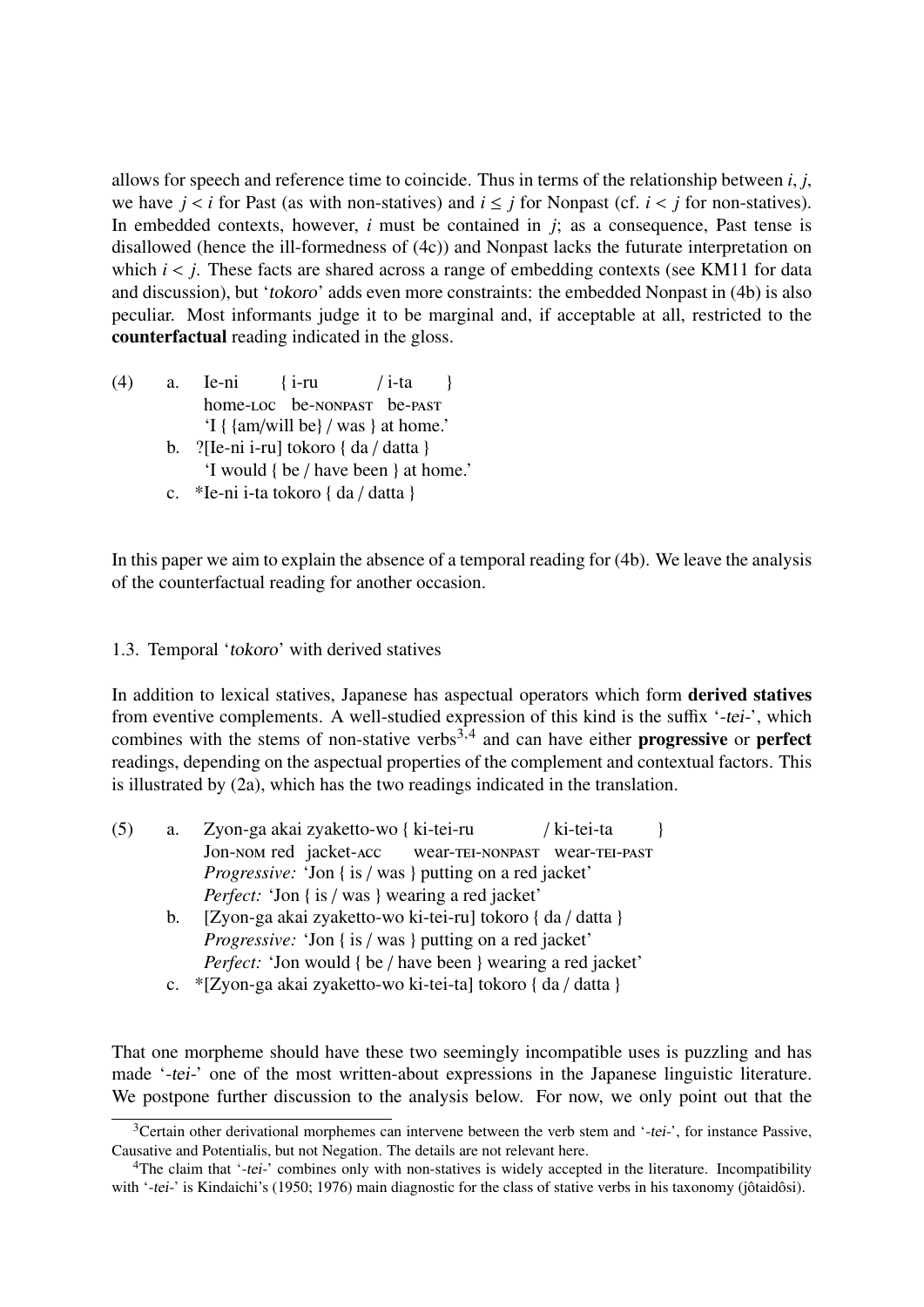sentences derived with '-tei-' exhibit an intriguing behavior when combined with 'tokoro', as shown in (5b): On the Progressive reading of '-tei-', 'tokoro' adds a purely temporal interpretation meaning 'while/when', even though no such interpretation is available either with lexical statives, which force a counterfactual reading in this case (cf. (4b)), or with eventives, on which the temporal interpretation would be 'before' (cf. (2b)). On the Perfect reading of '-tei-', the sentence patterns with lexical statives in that only a counterfactual reading is available. Notice also that (5c) patterns with stative (4c) and not with eventive (2c) in that the string is ill-formed.

This is the main puzzle to be addressed in this paper: On the one hand, Progressive and Perfect are generally considered derived statives, and the Japanese examples exhibit some properties that are expected under this analysis (e.g., the ill-formedness of (5c) and the relationship between the matrix and embedded reference times in (5b)). On the other hand, under 'tokoro' the Perfect is restricted to a counterfactual reading like other statives, while the Progressive has a temporal reading – which, however, it unlike that obtained with non-statives.

# 2. Theoretical background

We develop our analysis in a slightly simplified version of the framework introduced by KM11.<sup>5</sup> The major ingredients are shown in (6) along with their hierarchical structure in the sentence.

(6) [ [ [ [ Sentence Radical ] Aspect ] Tense ] Environment ]

Sentence radicals come in two major classes, stative and non-stative. We are not concerned here with the kind of sub-sentential aspectual composition that arises with quantification and distributivity, for instance, but we do need a formal representation of the stative/non-stative distinction. Aspectual operators impose temporal constraints on reference times and relate events to times. We assume that '-tei-' is such an operator. But even sentences without '-tei-' or other overt aspectual markers include a covert aspectual operator. In this we follow KM11. There are two tenses, Nonpast and Past, whose interpretation depends on the aspectual class of their complement as well as on the difference between matrix and embedded contexts. What we label as "Environment" in (6) is either the matrix context or one of a class of subordinating expressions which includes 'tokoro'.

# 2.1. The model

Let  $\langle T, \prec \rangle$  be a non-empty set of temporal instants ordered by the transitive, irreflexive and connected relation  $\prec$ . The **temporal period structure** induced by  $\langle T, \prec \rangle$  is a triple  $\langle I, \subseteq, \prec \rangle$ ), where *I* is the set of non-empty convex subsets of  $T$ , <sup>6</sup> ⊆ is set-theoretic inclusion, and <<br>is the relation of strict precedence on  $I \times I$ . An **event structure** is a join-semilattice  $\langle F \rangle$ is the relation of strict precedence on  $I \times I$ . An event structure is a join-semilattice  $\langle E, \underline{\square} \rangle$ , where *E* is a non-empty set of events and  $\subseteq$  is a partial order interpreted as the mereological "sub-event" relation. A **temporal model** is an octuple  $\langle I, \subseteq, \langle, E, \sqsubseteq, \tau, s, V \rangle$ , where  $\langle I, \subseteq, \langle \rangle$  is a temporal period structure;  $\langle E, \sqsubseteq \rangle$  is an event structure;  $\tau : E \mapsto I$  maps events to their temporal

<sup>&</sup>lt;sup>5</sup>The simplification concerns KM11's account of absolute tense under 'toki', which is orthogonal to this paper. <sup>6</sup>A set  $T' \subseteq T$  is **convex** iff for all *t*,*t'*,*t''*, if  $t < t' < t'$  and  $t, t'' \in T'$ , then  $t' \in T'$ .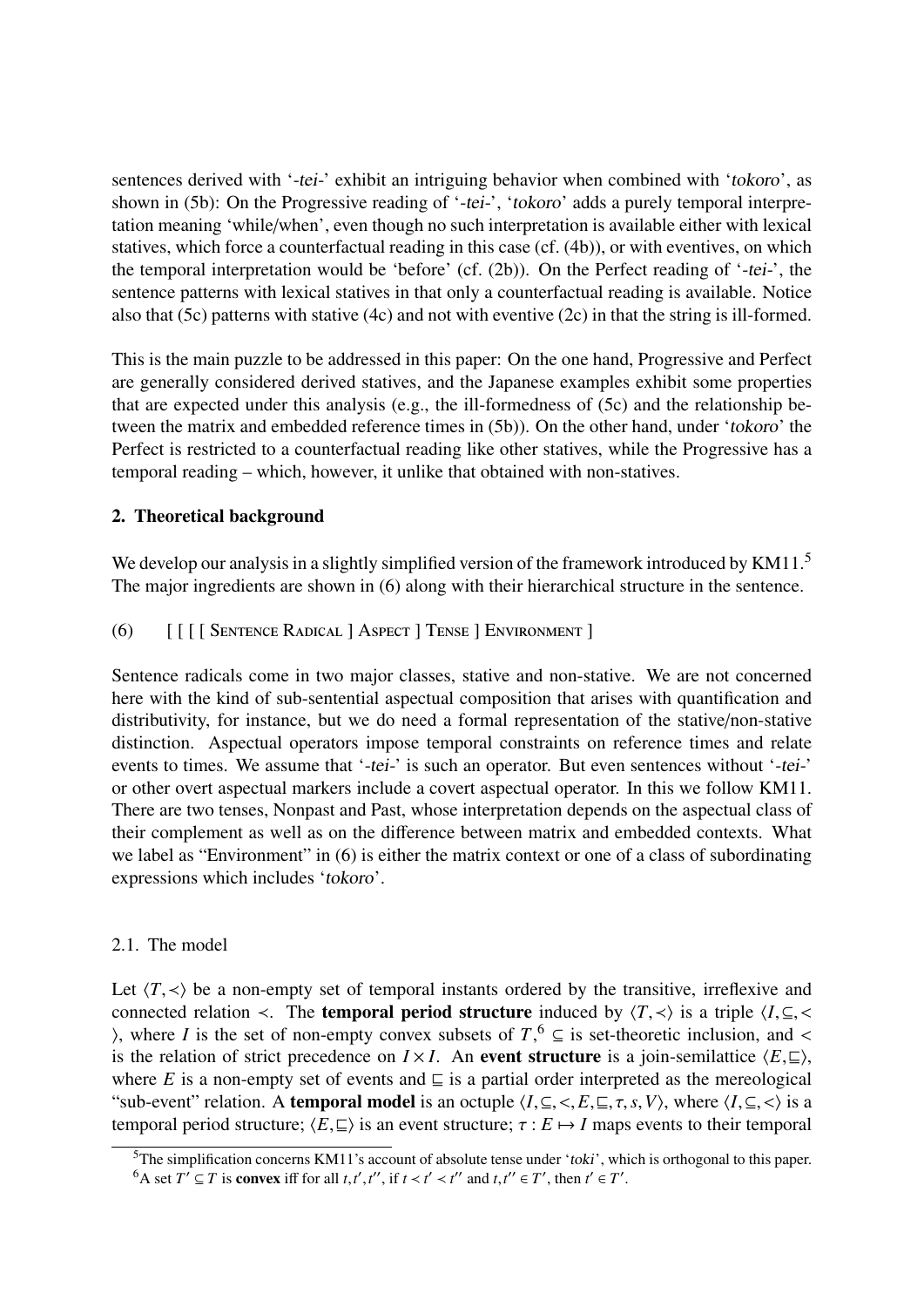traces, subject to the condition that for all  $e, e' \in E$ , if  $e \subseteq e'$  then  $\tau(e) \subseteq \tau(e')$ ;  $s \in I$  is a (short) interval representing the speech time; and *V* is an interpretation function mapping pop-stative interval representing the speech time; and *V* is an interpretation function mapping non-stative and stative sentence radicals to (characteristic functions of) subsets of *E* and *I*, respectively.

We present our analysis as a compositional mapping from Japanese sentences to expressions in an extensional type-theoretical language which are then to be interpreted in temporal models. The basic types are *i* with  $D_i = I$  (intervals),  $\epsilon$  with  $D_{\epsilon} = E$  (events) and *t* with  $D_t = \{0, 1\}$  (truth values). We do not define the language or its interpretetion explicitly because both will be obvious. We do assume that it has variables*i*, *<sup>j</sup>*, *<sup>k</sup>*,... ranging intervals and *<sup>e</sup>* ranging over events; symbols for unary predicates of intervals and events (corresponding to sentence radicals). We overload the symbols  $s, \tau, \leq \subseteq$  (mapped to the speech time *s*, the temporal trace function, the precedence relatin <, and the subinterval relation). We will define further symbols below.

#### 2.2. Sentence radicals

Stative and non-stative sentence radicals denote properties of intervals and events, respectively.

| (7) | Zyon-ga Nihon-ni i-                                    | (8) | Zyon-ga Nihon-ni ik-                                       |
|-----|--------------------------------------------------------|-----|------------------------------------------------------------|
|     | Jon-NOM Japan-Loc be                                   |     | Jon-NOM Japan-Loc go                                       |
|     | 'Jon be in Japan'                                      |     | 'Jon go to Japan'                                          |
|     | $\rightarrow \lambda i \in I$ [JONINJAPAN( <i>i</i> )] |     | $\rightsquigarrow$ $\lambda e \in E[\text{JonTolAPAN}(e)]$ |
|     |                                                        |     |                                                            |

#### 2.3. Aspectual operators

Next up in the structure in (6) is a slot for aspectual operators. The suffix '-tei' mentioned above is one of these operators; we also assume, following KM11, that sentences which do not have an overt operator in this location have a covert one.<sup>7</sup> Semantically, aspectual operators map properties of intervals or events to binary relations between intervals. We use the symbols in (9) for relations between intervals, in addition to the "strict precedence" relation already defined in the model (see also Allen, 1983).

| (9) | <b>Relations between intervals</b>                                     |                                      |  |  |
|-----|------------------------------------------------------------------------|--------------------------------------|--|--|
|     | a. $i \otimes j := i < j \vee j < i$                                   | [non-overlap]                        |  |  |
|     | b. $i \in j := \exists k, l \in j \land l \subseteq j \land k < i < l$ | [non-initial, non-final subinterval] |  |  |

These relations are used in the translations of the aspectual operators. We adopt from KM11 the convention of using the names  $\varphi$  and  $\rho$  for variables over properties of intervals and properties of events, respectively.<sup>8</sup>

 $7$ This simplifies the lexical entries of morphemes (such as tenses) that can combine with sentence radicals both directly and via the mediation of aspectual operators.

<sup>&</sup>lt;sup>8</sup>We deviate slightly from KM11's definition of Ø for non-statives: their  $\tau(e) \subseteq j$ , corresponds to our  $j = \tau(e)$ .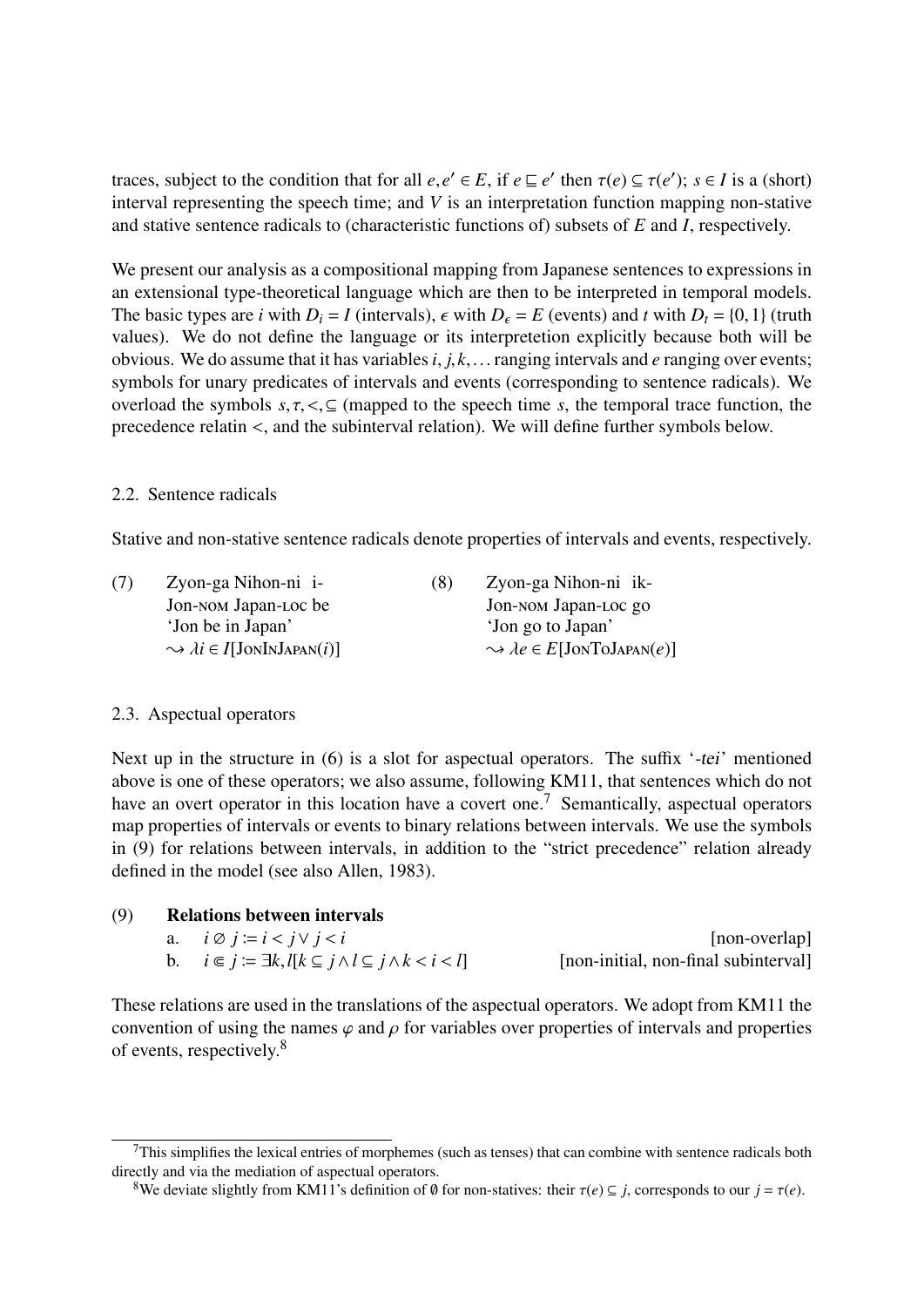#### (10) Aspectual operators

a. 
$$
\emptyset \longrightarrow \lambda \varphi_{\langle i,t \rangle} \lambda i \lambda j [\varphi(j) \wedge [i \neq s \rightarrow i \in j]] \cup
$$
  
\n $\lambda \rho_{\langle \epsilon, t \rangle} \lambda i \lambda j [\exists e [\rho(e) \wedge j = \tau(e)] \wedge i \oslash j]$   
\nb.  $\langle -tei \cdot \rangle \rightsquigarrow \lambda \rho_{\langle \epsilon, t \rangle} \lambda i \lambda j [\exists e [\rho(e) \wedge \boxed{\text{TEI}(e, j)}] \wedge [i \neq s \rightarrow i \in j]]$ 

At this point the expression " $\text{TEI}(e, j)$ " is just a placeholder. We return to this issue in Section 3, where we fill in the details that explain why 'tokoro' can have a temporal interpretation with the Progressive reading but not with the Perfect reading of '-tei-'. For now, we are more interested in the last conjunct of the formula in (10b), which establishes the relationship between the two intervals *<sup>i</sup>*, *<sup>j</sup>*. If *<sup>i</sup>* is not the speech time (i.e., in embedded contexts), it must be contained in *j*, otherwise (i.e., in matrix contexts) it is not so constrained. This condition mirrors the one imposed by the covert aspectual operator for lexical statives (the upper line in (10a)). This is the sense in which we think it correct to say that clauses modified by '-tei-' are (derived) statives, regardless of whether the reading is Progressive or Perfect. The result of applying these aspectual operators to sentence radicals in (7) and (8) is given in (11).

(11) Zyon-ga nihon-ni {a. i-
$$
\emptyset
$$
/b. ik- $\emptyset$ /c. it-tei }  
Jon-nom Japan-LOC be go go-TEI  
Jon { be in / go to / go-TEI to } Japan  
a. ∼  $\lambda i\lambda j$ [JONINJAPAN(*j*) ∧ [*i* ≠ *s* → *i* ∈ *j*]]  
b. ∼  $\lambda i\lambda j$ ∃e[JonTOJAPAN(*e*) ∧ *j* = τ(*e*) ∧ *i* ⊗ *j*]  
c. ∼  $\lambda i\lambda j$ [∃e[JonTOJAPAN(*e*) ∧ [TEI(*e*, *j*)] ∧ [*i* ≠ *s* → *i* ∈ *j*]]

#### 2.4. Tense

Next up in our structure (6) are the tenses. As mentioned above, there are two tenses in Japanese, Nonpast and Past, typically expressed on verbs with some allomorph of '-ru' and '-ta', respectively, except for the copula, whose forms are '-da' and '-datta'.<sup>9</sup>

### (12) Tenses

a. 
$$
NONPAST \rightsquigarrow \lambda i \lambda j[i \leq j]
$$
 b.  $PAST \rightsquigarrow \lambda i \lambda j[j < i]$ 

- (13) Zyon-ga nihon-ni { a. i-ru / b. i-ta / c. ik-u / d. it-ta / e. it-tei-ru / f. it-tei-ta } Jon-nom Japan-loc be-np be-p go-np go-p go-tei-np go-tei-p 'Jon {is in / was in / is going to / went to / . . .} Japan'
	- a.  $\sim \lambda i \lambda j$ [JonInJapan(*j*)∧*i* ≤ *j*∧[*i* ≠ *s* → *i* ∈ *j*]]<br>b.  $\sim \lambda i \lambda j$ [JonInJapan(*j*)∧ *j* < *i* ∧[*i* ≠ *s* → *i* ∈ *j*]]
	- $\rightarrow$   $\lambda i\lambda j$ [JonInJapan(*j*)  $\wedge j < i \wedge [i \neq s \rightarrow i \in j]$ ]<sup>10</sup>
	- c.  $\rightsquigarrow \lambda i \lambda j[\exists e[\text{JonToJAPAN}(e) \land j = \tau(e)] \land i < j]$
	- d.  $\sim \lambda i \lambda j$ [ $\exists e$ [JonToJapan(*e*)  $\land j = \tau(e)$ ]  $\land j < i$ ]<br>e.  $\sim \lambda i \lambda j$ [ $\exists e$ [JonToJapan(*e*)  $\land$ [ $\tau$ EI(*e, j*)]  $\land i \leq j$
	- e.  $\sim \lambda i \lambda j$ [∃*e*[JonToJapan(*e*)∧  $\boxed{\text{TEI}(e, j)}$ ]∧ $i \le j \land [i \ne s \rightarrow i \in j]$ ]
	- f.  $\longrightarrow \lambda i \lambda j[\exists e[\text{JonToJapan}(e) \land \boxed{\text{TEI}(e, j)}] \land j < i \land [i \neq s \rightarrow i \in j]]^{10}$

 $9$ One class of adjectives also carries tense, expressed with '-i' and '-katta' for Nonpast and Past, respectively. The negative suffixe '-na{-i/-katta}' belongs to this paradigm.

<sup>&</sup>lt;sup>10</sup>Notice that (13b,f) imply that  $i = s$ , in line with the observation that Past statives only occur in matrix contexts.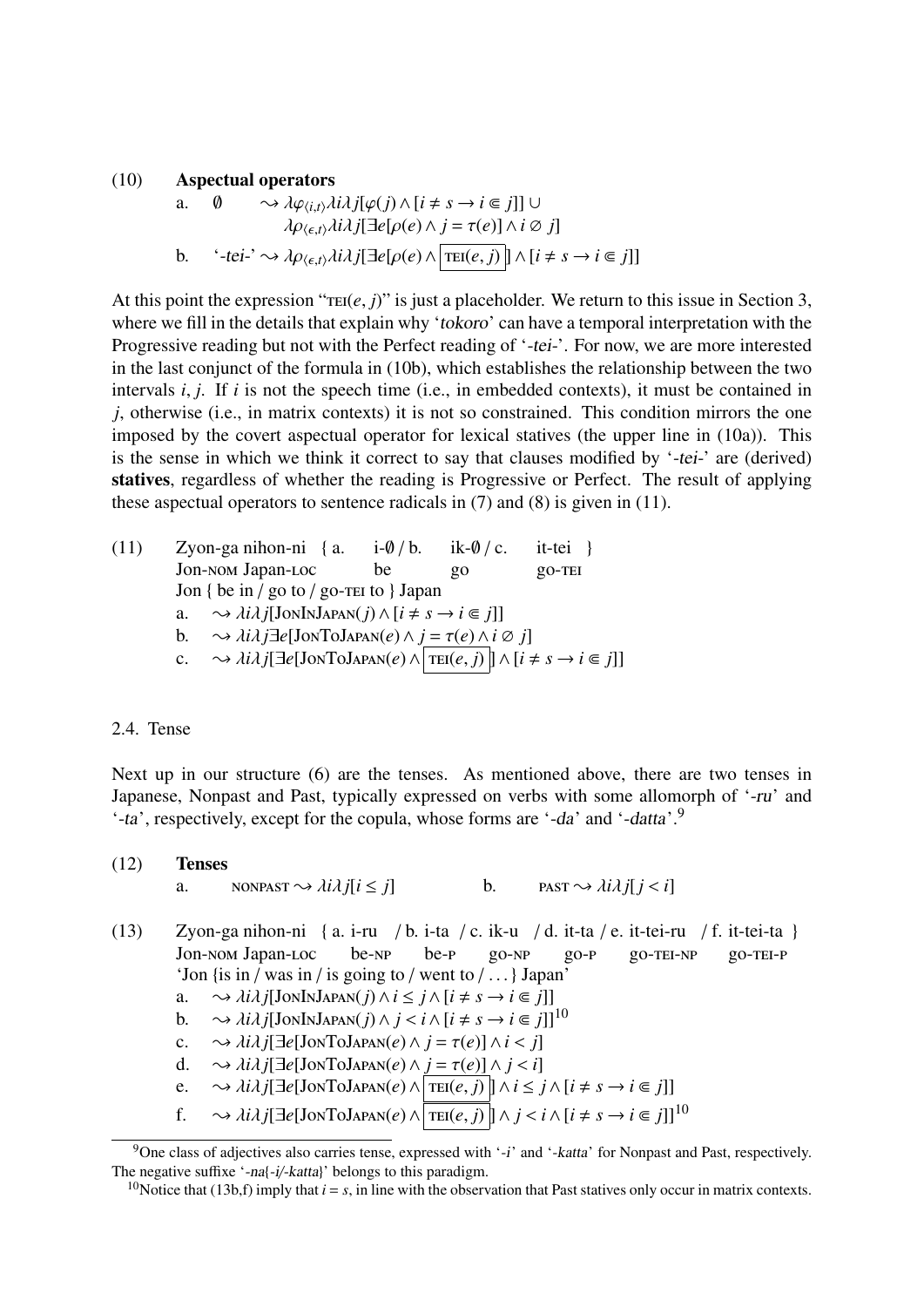|                           |           | mae 'before'<br>i < j | ato 'after'<br>i < i | uti 'while'<br>$i \in j$ | toki 'when'<br>٠ | tokoro<br>222  |
|---------------------------|-----------|-----------------------|----------------------|--------------------------|------------------|----------------|
| ik-u                      | i < j     | 'before'              | $\ast$               | $\ast$                   | 'before'         | 'right before' |
| it-ta                     | i < i     | ∗                     | 'after'              | ∗                        | 'after'          | 'right after'  |
| it-tei-ru <sub>prog</sub> | $i \in j$ | $\ast$                | $\ast$               | 'while'                  | 'while'          | 'while'        |
| it-tei-ru <sub>pERF</sub> | $i \in j$ | $\ast$                | $\ast$               | 'while'                  | 'while'          | $\frac{*}{cf}$ |
| $1-TU$                    | $i \in j$ | $\ast$                | $\ast$               | 'while'                  | 'while'          | $\frac{*}{cf}$ |
| i-ta                      | X         | $\ast$                | $\ast$               | $\ast$                   | $*11$            | $\ast$         |

Table 1: Temporal constraints contributed by temporal connectives (top row) and their clausal complements (left column), and the resulting well-/ill-formedness of the combinations.

#### 2.5. Embedding environments

Next up we now reach the position filled by 'tokoro' or other embedding temporal expressions, such as 'toki' 'when', 'mae' 'before', etc. It is instructive to compare several such items to 'tokoro'. In (14) we give four examples along with their interpretations from KM11.

| (14) |             |             | a. mae 'before' $\rightsquigarrow \lambda \varphi_{\langle i, \langle i, t \rangle} \lambda h \lambda i \exists j [\varphi(i)(j) \wedge i \langle j]$ |
|------|-------------|-------------|-------------------------------------------------------------------------------------------------------------------------------------------------------|
|      | $h_{\cdot}$ | ato 'after' | $\rightarrow \lambda \varphi_{\langle i, \langle i, t \rangle \rangle} \lambda h \lambda i \exists j [\varphi(i)(j) \wedge j < i]$                    |
|      | $c_{\cdot}$ | uti 'while' | $\rightarrow \lambda \varphi_{\langle i, \langle i, t \rangle \rangle} \lambda h \lambda i \exists j [\varphi(i)(j) \wedge i \in j]$                  |
|      | d.          |             | toki 'when' $\rightsquigarrow \lambda \varphi_{\langle i, \langle i, t \rangle \rangle} \lambda h \lambda i \exists j [\varphi(i)(j)]$                |
|      |             |             |                                                                                                                                                       |

All of these items are of the same type, viz.  $\langle \langle i, \langle i, t \rangle \rangle, \langle i, \langle i, t \rangle \rangle \rangle$  (i.e., modifiers of binary relations between intervals). Their arguments are the denotations of tensed sentences – relations between intervals *<sup>i</sup>*, *<sup>j</sup>* which, in matrix sentences, are interpreted as the speech time and the reference time, respectively. In (14) we see that a new time is introduced when tensed sentences are embedded under temporal connectives. The idea is that now *<sup>h</sup>*,*<sup>i</sup>* are interpreted as the speech and reference time of the matrix sentence, and *i* anchors the temporal interpretation of the embedded clause. The relation that the embedded sentence imposes on *<sup>i</sup>*, *<sup>j</sup>* is now, in Reichenbachian terms, imposed on the reference time and event time of the embedded clause.

The semantic contribution of most of the items in (14) is an added condition on the temporal relation between *i*, *j* (an exception is 'toki', which does not add any new constraint). This condition is conjoined with whatever the complement clause already requires of the two intervals. The result may be a contradiction, resulting in ill-formedness (e.g., in the case of 'mae' 'before' with Past tense or 'ato' 'after' with Nonpast). Some or the results are shown in (15) and (16).

<sup>&</sup>lt;sup>11</sup>Past statives can in principle occur in embedding contexts, but only with an **absolute** reading of the Past tense (i.e., one anchored to the speech time rather than the matrix reference time). Whether such a reading is available depends on the embedding connective. It is not available under 'tokoro', therefore we ignore it in this paper. It is available under 'toki', hence the asterisk in the corresponding cell in our table is a simplification. See Kaufmann and Miyachi (2011) for details.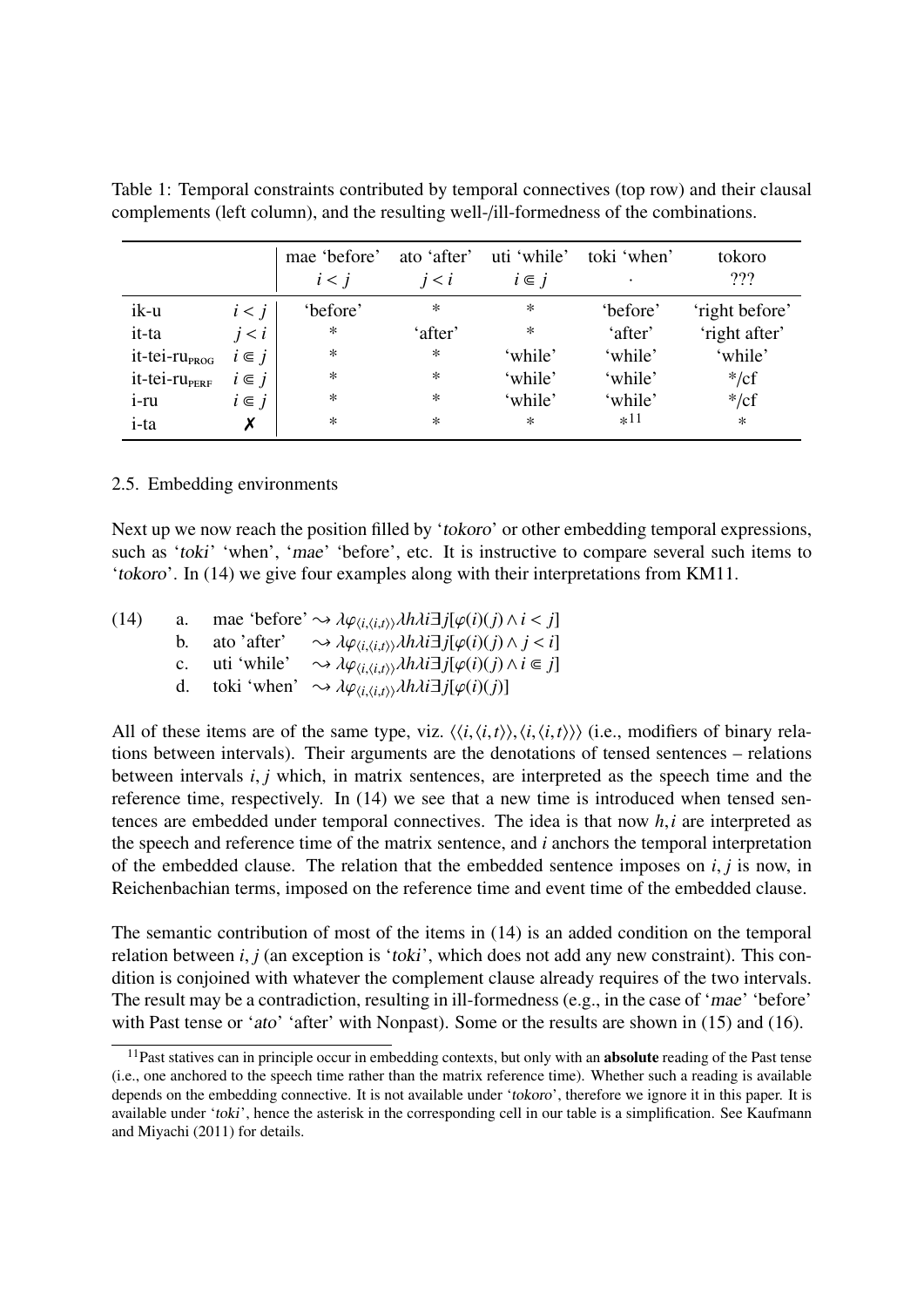- (15) Zyon-ga nihon-ni { a. ik-u Jon-nom Japan-loc go-npst  $/b.$  \*it-ta go-pst before } mae 'before Jon {goes / went} to Japan' a.  $\rightarrow \lambda h \lambda i \exists j [\exists e [J \text{on} \text{Tol} \text{A}\text{PAN}(e) \land j = \tau(e)] \land i < j \land i < j$ ]  $\checkmark$ <br>b.  $\rightarrow \lambda h \lambda i \lambda i [\exists e [J \text{on} \text{Tol} \text{A}\text{PAN}(e) \land i = \tau(e)] \land i < i \land i < i$  $\rightarrow$   $\lambda h \lambda i \lambda j$ [ $\exists e$ [JonToJapan(*e*)  $\land$   $j = \tau(e)$ ]  $\land$   $i < j \land j < i$ ]
- (16) Zyon-ga nihon-ni i-ru Jon-Nom Japan-Loc be-NPST { a. \*mae / b. \*ato / c. uti before after while / d. toki } when '{before / after / while / when} Jon {is / was} in Japan'
	- a.  $\rightarrow \lambda h \lambda i \exists j [JonInJapan(j) \wedge i < j \wedge i \in j]$  **X**<br>b.  $\rightarrow \lambda h \lambda i \exists j [JonInJapan(j) \wedge i < i \wedge i \in j]$  **X**
	- b.  $\sim \lambda h \lambda i \exists j [JonInJAPAN(j) \land j < i \land i \in j]$  **X**<br>c.  $\sim \lambda h \lambda i \exists j [JonInJAPAN(j) \land i \in j \land i \in j]$  /
	- c.  $\sim \lambda h \lambda i \exists j [JonInJAPAN(j) \land i \in j \land i \in j]$ <br>d.  $\sim \lambda h \lambda i \exists i [JonInJAPAN(i) \land i \in i]$
	- $\rightarrow$   $\lambda h \lambda i \exists j$ [JonInJapan(*j*)∧*i* ∈ *j*]  $\checkmark$

Table 1 shows the overall pattern resulting from the interaction between the various temporal constraints. *iku* 'go' and *iru* 'be' are non-stative and stative, respectively. The rightmost column shows the data with 'tokoro' that we outlined earlier. Our goal is to add a semantic entry for 'tokoro', replacing the question marks in the top row.

There are three major challenges to this project. First, as seen in the table, 'tokoro' is sensitive to a distinction that the other particles do not track, distinguishing between the upper three rows (Nonstative *ik-u*/*it-ta* 'go'; Progressive reading of '-teiru') and the lower rows (Stative *i-ru*/*ita* 'to be', and Perfect reading of '-teiru'). None of the other connectives is sensitive to this distinction, nor is it expressed in the relation between the intervals *<sup>i</sup>*, *<sup>j</sup>*, which was sufficient to account for the patterns discussed so far. Secondly, 'tokoro' adds a connotation of "immediacy" to the temporal relations in the top rows, which our rendering in English as 'right before' and 'right after' is intended to convey. Finally, 'tokoro' alone has a counterfactual reading in cases in which a temporal reading is unavailable.

# 3. Analysis

We address the challenges just discussed in terms of an interaction between 'tokoro''s aspectual properties and a certain notion of "immediacy." For instance, recall that with non-stative complements, 'tokoro' comes to mean 'right before' or 'right after', depending on the embedded tense. We want to formalize this notion in such a way that the more peculiar properties of 'tokoro' – its well-formedness with Progressive but not with Perfect '-teiru' and the availability of a counterfactual reading with Perfect '-teiru' and statives – also fall out.

One way to describe the peculiar behavior of 'tokoro' in combination with '-teiru' is that on the Progressive reading of '-teiru' these sentences behave like non-statives, whereas on the Perfect reading they behave like statives. We need to explain, not only why one and the same morpheme, '-tei-', can have such disparate uses, but also why on the Progressive use it has a certain eventive "flavor" which is absent from the Perfect use.

What is this eventive "flavor," and how should it be represented? It is a widely held view that events involve change or development of some kind, and that their progress can be measured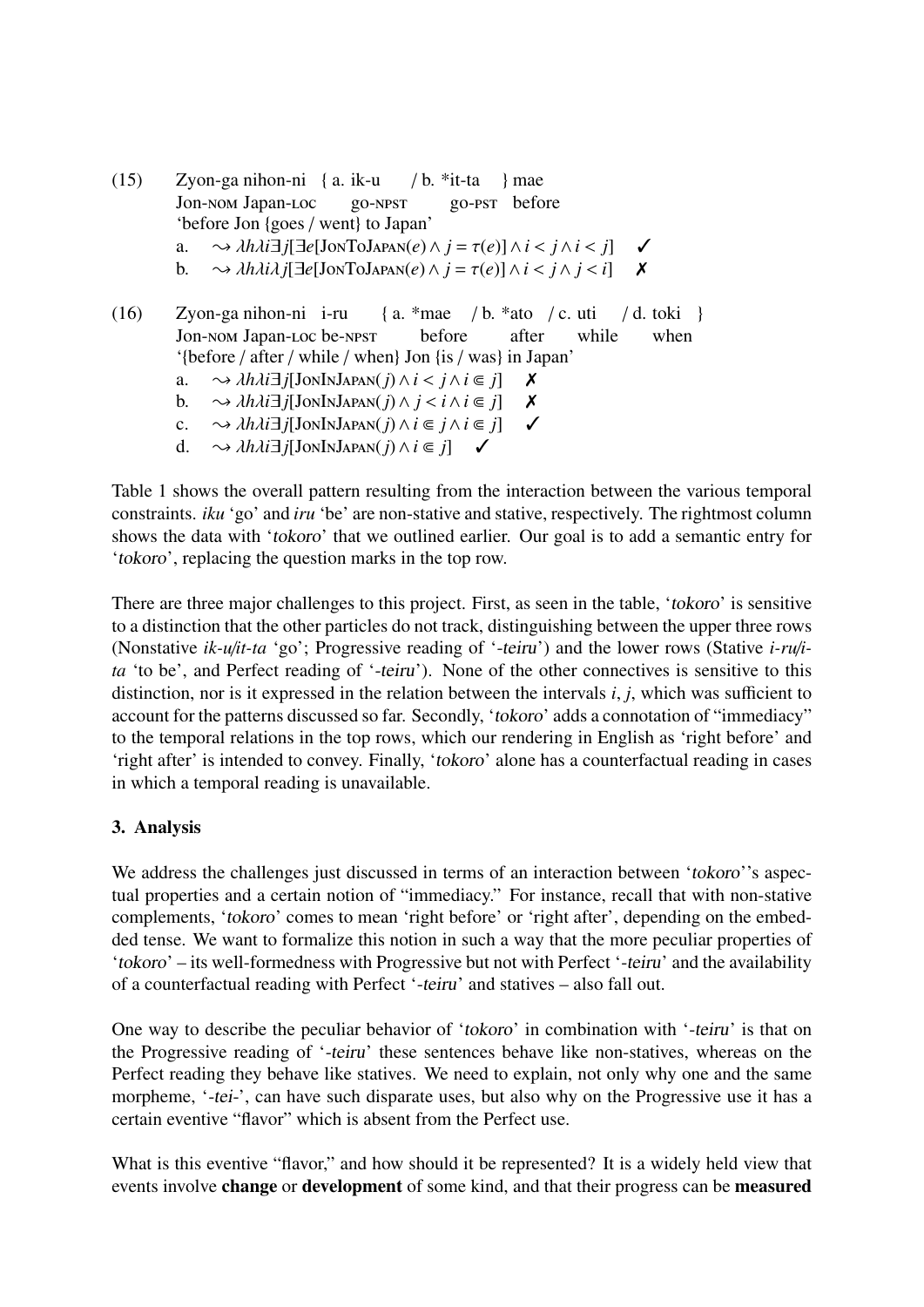in various ways, whereas states have none of those properties. The stative/non-stative distinction is often taken to be an ontological fact about different kinds of enventualities (Smith, 1991; Bach,  $1986^{12}$ ); the notion that events can be measured is discussed and formalized in various ways depending on whether the measurement draws on incremental themes, expressions of creation, changes of state or degree, paths, or yet some other notion (Dowty, 1991; Krifka, 1989, 1992; Tenny, 1994; Hay et al., 1999; Kennedy and Levin, 2008, *i.a.*).

In this paper we stop short of committing ourselves to a particular view on the origins of event measurement. We are more interested in the question of how, once such measurement is introduced, it can have repercussions throughout the compositional process. For recall that 'tokoro' does not combine directly with event-denoting sentence radicals, and not even with 'radical+ tei' compounds. Instead, it combines with tensed clauses, and we have been assuming throughout that tensed clauses denote binary relations between temporal intervals. Since there is no direct link to the underlying eventualities, the "eventive flavor" of the Progressive cannot be implemented straightforwardly in terms of the denotatum of 'tokoro''s complement. Instead, we need a way to let the stative/non-stative distinction that is accessible lower in the derivation leave an "imprint" the intervals higher up.

To implement this, we enrich our representation of temporal traces. We do this in two steps: in Section, 3.1, give '-tei-' access to different phases of an event (*viz.* its run-time and its result state, where available); in Section 3.2 we add a representation of event measurement.

# 3.1. The versatility of '-tei-'

While space does not permit us to do justice to the extensive literature on '-tei-', we do need to introduce the basic facts about its semantic versatility. Most discussions of '-tei-' distinguish at least three readings: Progressive, Resultative Perfect, and Experiential Perfect. Which of them are available for a particular sentence containing '-tei-' depends on the prejacent's aspectual properties (and possibly other factors). The clearest cases exhibiting all readings are accomplishments with an activity phase and a result state. The examples in (17) are from Igarashi and Gunji (1998), adjusted to our transliteration and glosses. (17a,b) illustrate the Progressive and Resultative Perfect readings, as highlighted by the English glosses. In (17c), the combination of the past adverbial 'sannen mae-ni' 'three years ago' with Nonpast tense forces the Experiential Perfect reading (Fujii, 1976; Ogihara, 1998).

| (17) |    | a. Ken-wa ima tonari-no heya-de kimono-wo ki-tei-ru                                                           |                                                | [PROG]   |  |  |  |
|------|----|---------------------------------------------------------------------------------------------------------------|------------------------------------------------|----------|--|--|--|
|      |    | Ken-rop now next-GEN room-Loc kimono-ACC put on-TEI-NPST<br>'Ken is now putting on a kimono in the next room' |                                                |          |  |  |  |
|      |    |                                                                                                               |                                                |          |  |  |  |
|      | b. |                                                                                                               | Ken-wa kesa kara zutto ano kimono-wo ki-tei-ru | [RESULT] |  |  |  |
|      |    | Ken-rop this morning from always that kimono-ACC put on-TEI-NPST                                              |                                                |          |  |  |  |
|      |    | 'Ken has been wearing that kimono since this morning'                                                         |                                                |          |  |  |  |

<sup>&</sup>lt;sup>12</sup>Bach distinguishes states, processes and events, with the latter two being subsumed under the class of "nonstates." We use the labels "non-stative" and "eventive" interchangeably.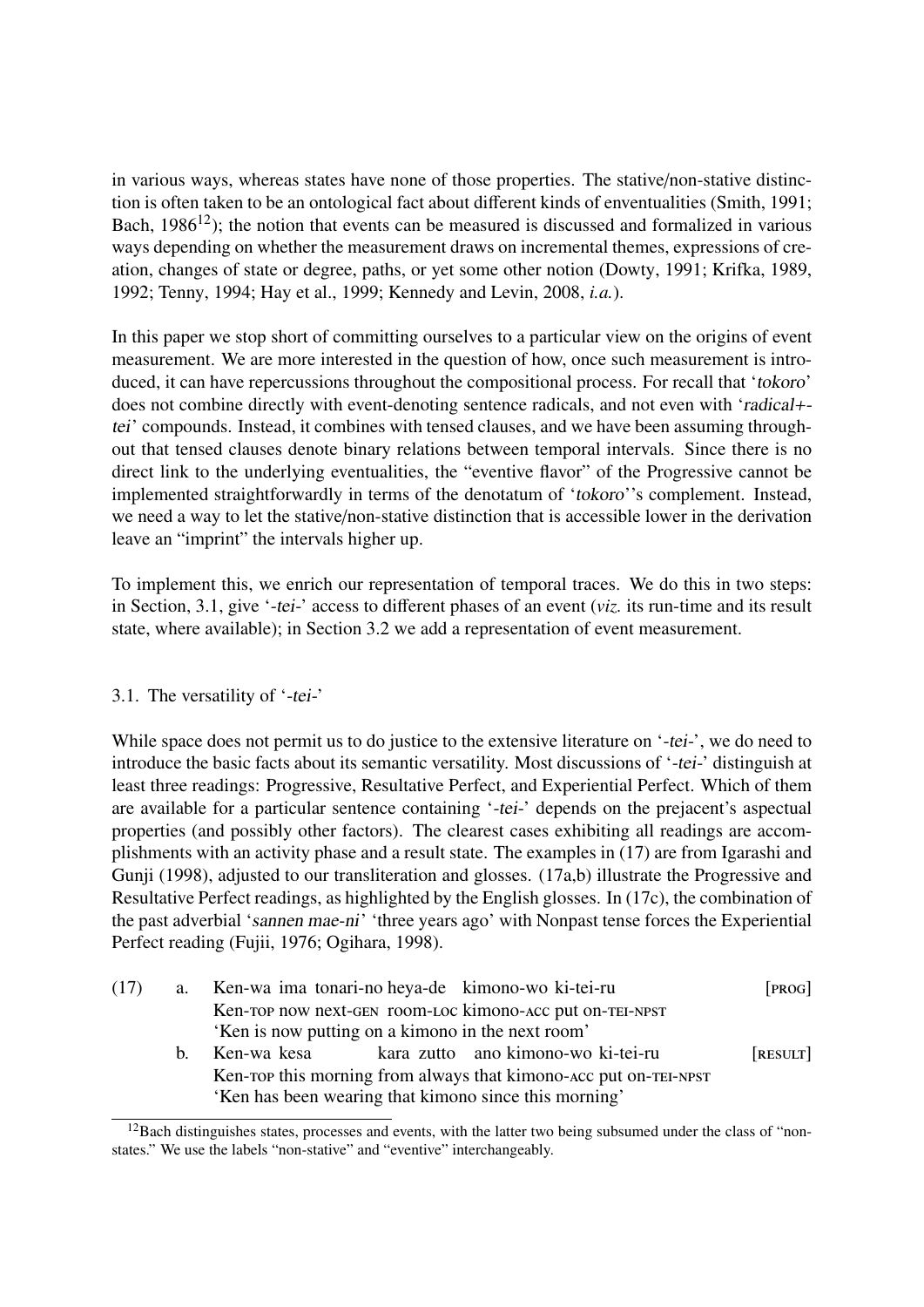- c. Ken-wa ano kimono-wo sannen Ken-rop that kimono-acc three years before-Loc put on-TEI-NPST mae-ni ki-tei-ru  $[EXP]$ 
	- (i) 'Ken has the experience of putting on that kimono three years ago' [exp ı]
	- (ii) 'Ken has the experience of wearing that kimono three years ago' [exp ıı]

Igarashi and Gunji (1998) argue that the Experiential (17c) can actually have two readings, depending on which of the two phases of the accomplishment – the putting on or the wearing of the kimono – is said to have taken place in the past. The two translations in (17c) are meant to bring out that difference. Gunji (2004) puts even more emphasis on this distinction, extending the traditional tripartite taxonomy by treating the two variants of the Experiential Perfect as distinct (though related) readings. This allows him to account for the full picture in terms of the interplay between two independent dimensions of variation: Activity vs. Result State reading of the prejacent, and Ongoing vs. Anterior reading of  $\div$ tei- $\cdot$ <sup>13</sup>. The competing view of the traditional tripartite taxonomy is that the distinction between Activity and Resultative reading of the prejacent is only relevant under the Ongoing reading of '-tei-', but neutralized under its Anterior reading (Ogihara, 1998).

We adopt (Igarashi and) Gunji's position that there is a major distinction between the Progressive and Resultative Perfect reading on the one hand, and the Experiential reading(s) on the other.<sup>14</sup> This distinction seems related to a grammatical difference, as shown by the ability of past adverbials to co-occur with Present tense only under the Experiential reading.<sup>15</sup> We stop short of postulating two distinct readings of the Experiential, however. This is in part because space is limited and a formal implementation which draws the distinction would require further modifications to the framework. Moreover, most informants report having a hard time seeing a clear semantic difference between the two readings. For the purposes of this paper, at least, we treat (17c) as one reading in which the Activity/Result State distinction is neutralized.

For our formal analysis, this means that we need to encode two distinctions: the Activity/Result State distinction for the prejacent, and the Ongoing/Anterior distinction for '-tei-'. Furthermore, we follow those who assume that the two distinctions are not independent: Activity and Result State are only distinguished under Ongoing '-tei-'. Finally, we want to account for the fact that past adverbials can occur with Nonpast tense under Anterior but not Ongoing '-tei-'.

We start with Ongoing '-tei-' and the two readings it gives rise to. Our preliminary definition

Ken-top that kimono-acc three years before-loc wear-tei-pst

'Ken was { putting on / wearing } that kimono three years ago.'

<sup>&</sup>lt;sup>13</sup>Gunji uses different terminology: at both levels, he distinguishes a **basic** view (基本視野; in our terminology, Activity at the level of the precedent and Ongoing at the level of '-tei-') from a **stative** view (状態視野, our Result State (prejacent) and Anterior ('-tei-')). We prefer our terminologoy for its mnenomic value (for us), but nothing hinges on this choice. Notice also that Gunji considers '-tei-' complex. He attributes the Ongoing/Anterior distinction to the semantics of '-te-' alone, while taking 'i' to be semantically inert.

 $<sup>14</sup>A$  separate class of approaches, which we do not discuss in detail here, seeks to unify the Resultative Perfect</sup> and the Experiential Perfect reading, setting them apart from the Progressive. See Ogihara (1998) for discussion.

<sup>&</sup>lt;sup>15</sup>Past adverbials can modify sentences with '-tei-' under the other readings, but only if the matrix tense is Past: (i) Ken-wa ano kimono-wo sannen mae-ni ki-tei-ta

These cases do not pose a problem for our analysis on the assumption that the adverb here has '-tei-' in its scope, rather than *vice versa*.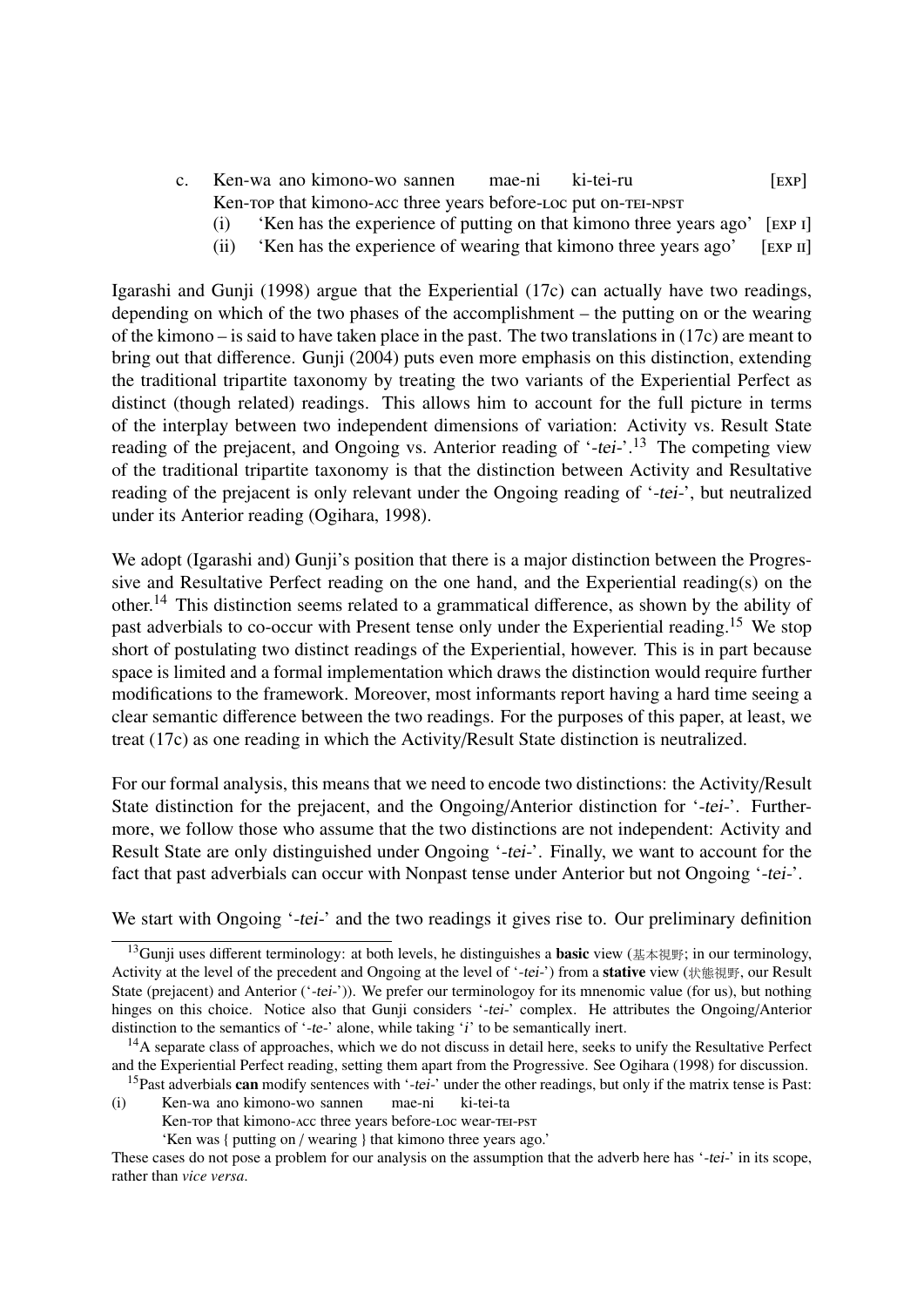of '-tei-' from (10b) is repeated in (17).

(10b) (*preliminary*)  $\lambda \rho_{\langle \epsilon, t \rangle} \lambda i \lambda j[\exists e[\rho(e) \wedge \overline{\text{TEI}(e, j)}] \wedge [i \neq s \rightarrow i \in j]]$ 

We now need to spell out the expression  $\text{TEI}(e, j)$  in the box in (10b). The idea is that '-tei-' makes the inner stages of an event available for linguistic reference. We could simply replace the the box with the condition that  $j = \tau(e)$ , thus locating *i* within the runtime of the event in embedded contexts. However, this would only make the Progressive interpretation available, not the Perfect.

To add the Perfect, we adapt from Igarashi and Gunji (1998); Gunji (2004) the main idea behind their classification. In principle, not one but two intervals can be associated with an event in the extension of a sentence radical: one is the familiar temporal trace of the event itself, the other is the interval over which its result state holds.<sup>16</sup> Whether both of these intervals are available depends on the aspectual class: activities have no lexically encoded result state, whereas achievements may have a result state but no temporal extension in the triggering change-of-state event (i.e., no interval corresponding to an Activity part). Consequently, under '-tei-', activities typically only have Progressive readings and achievements only Result state readings, whereas accomplishments can have both.

Formally, we define an **extended temporal trace** function  $\tau^+$  from events to sets of (one or two) intervals. The intention is that  $\tau^+(\rho)$  is true of the conventional temporal trace  $\tau(\rho)$  but also of intervals. The intention is that  $\tau^+(e)$  is true of the conventional temporal trace  $\tau(e)$  but also of the maximal interval of which e's result state holds, in case the latter is defined. In (18) we use the maximal interval of which *e*'s result state holds, in case the latter is defined. In (18) we use the auxiliary notation *result* for the partial function mapping events to their result states.<sup>17</sup>

#### (18) Extended temporal trace

For all events  $e, \tau^+(e) \coloneqq \lambda i[i = \tau(e) \vee \exists j[j = result(e) \wedge i = j]]$ 

Our definition for Ongoing '-tei-' draws on this notion:

(19) 
$$
`-tei`ons \rightsquigarrow \lambda \rho_{\langle \epsilon, t \rangle} \lambda i \lambda j[\exists e[\rho(e) \wedge \tau^+(e)(j)] \wedge [i \neq s \rightarrow i \in j]]
$$

We now turn to the Anterior reading of '-tei-'. What would seem to be the most straightforward way to include this reading – by modifying (19) to allow for the case that  $j < i$  – is not viable. This is because Anterior '-tei-' allows for the coexistence of past adverbs like 'kyonen' 'last

<sup>&</sup>lt;sup>16</sup>Note that Igarashi and Gunji's implementation differs from ours: their constraints refert to the boundaries of the intervals in question, calling them the "start time" and "finish time" of the event (the latter also serving as the start time of the result state, where applicable), and the "reset time" marking the end of the result state. Aside from this difference, and modulo further fine distinctions that we cannot go into for lack of space, the intuitions are similar to our implementation, as far as we can see.

 $17$ This way of implementing the idea has certain consequences for the underlying notion of events. Ogihara (Ogihara, 1998, p. 96) points out that two different descriptions of the same state of affairs can have different aspectual properties. For instance, different sentences referring to the same opening of a door may or may not have Progressive readings depending on the grammatical form. This means that the value of  $\tau^+(e)$  may differentian on the sentence used. In order to avoid untoward consequences of this possibility (e.g., ensuring the  $\tau$ depending on the sentence used. In order to avoid untoward consequences of this possibility (e.g., ensuring the  $\tau^+$ <br>is a function), we have to assume that in such cases the model actually contains two distinct events r is a function), we have to assume that in such cases the model actually contains two distinct events representing the very same opening of the door which can serve as denotations of the different linguistic expressions.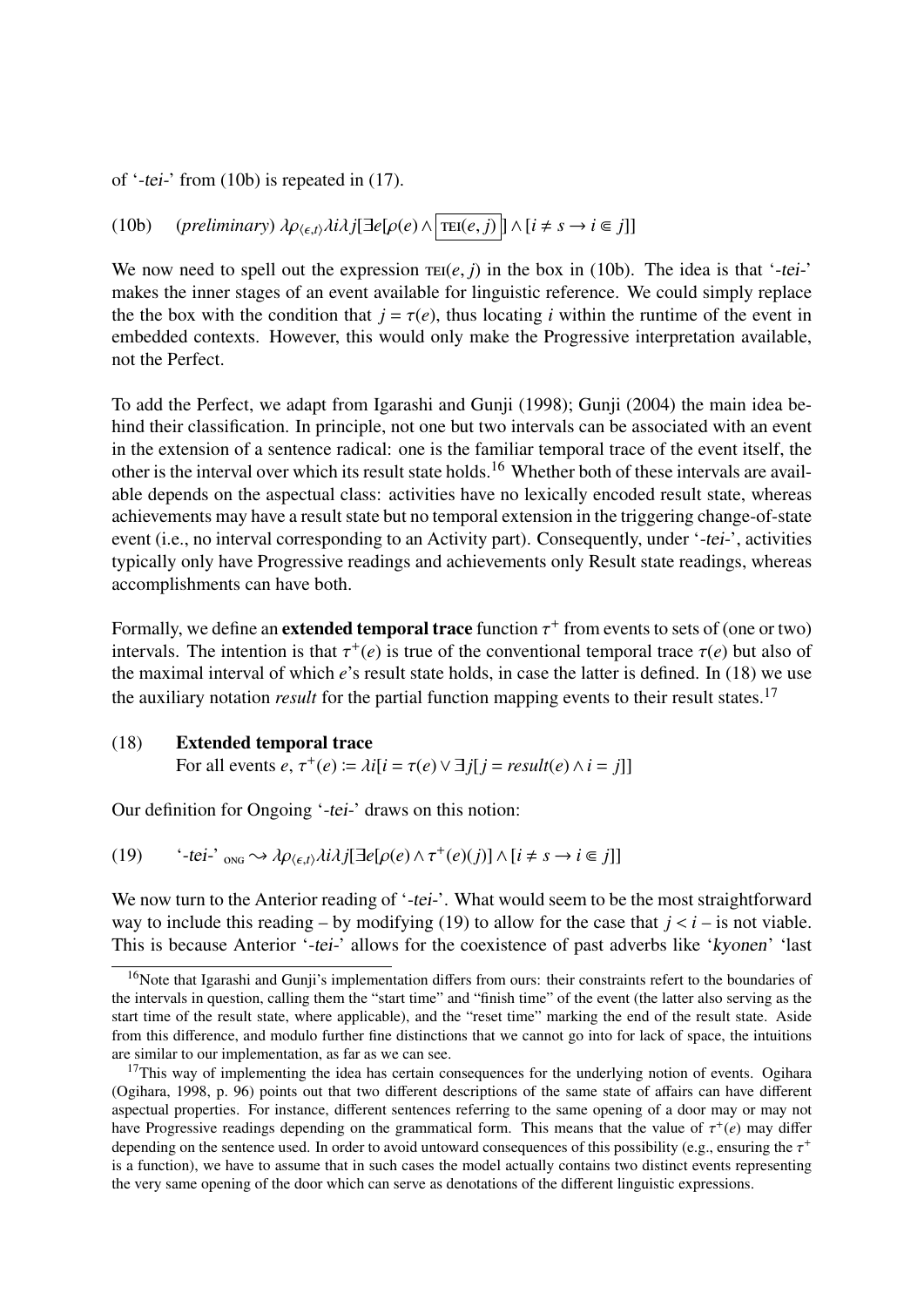year' with Nonpast tense. In our framework, this would mean that the adverb places *j* within the year preceding that of the speech time, while the Nonpast tense rules out the possibility that *j* precedes *i*, leading to contradictory constraints in matrix contexts (where *i* ends up referring to the speech time). We avoid this unwelcome consequence by giving Anterior '-tei-' a denotation of an altogether different type and assuming that in the syntactic derivation it behaves in some respects more like a tense than an aspectual operator. Specifically, we assume that it co-occurs with, and outscopes, the covert aspectual operator ∅. Consequently, its complement denotes a relation between intervals, not a property of events, and this makes it possible for temporal adverbs to scope lower than '-tei-'. At the same time, as seen in the denotation in (20b), 'tei-' introduces an additional interval *k* at which the prejacent  $\varphi$  is evaluated and which can be constrained by temporal adverbs. The tense above '-tei-', meanwhile, constrains the relation between *i* and *j*. Thus past adverbs and present tense may co-occur without contradiction.<sup>18</sup>

(20) a. 
$$
{}^{\cdot}
$$
-tei<sup>-</sup>  $\log \sim \lambda \rho_{\langle \epsilon, t \rangle} \lambda i \lambda j [\exists e [\rho(e) \land \tau^+(e)(j)] \land [i \neq s \rightarrow i \in j]]$   
b.  ${}^{\cdot}$ -tei<sup>-</sup>  $\text{ant} \sim \lambda \phi_{\langle \langle i, t \rangle, \langle \langle i, t \rangle, t \rangle} \lambda i \lambda j [\exists k [\varphi(j)(k) \land k < j] \land [i \neq s \rightarrow i \in j]]$ 

We illustrate with a few examples. (21) is a matrix sentence with the temporal adverb 'kyonen' 'last year'. (21a) shows the denotation (the conditions imposed by Present or Past tense are listed in the last conjunct) which is then evaluated at the speech time *s* (fixed by the model) and reference time *r* (contributed by context). In this case the two constraints contributed by lastyear and tense are imposed on the same pair of intervals *<sup>s</sup>*,*r*. The ill-formedness of the Present-tense variant arises at this point due to the inconsistency of LASTYEAR(s)(r) and  $s \le r$ .<sup>19</sup>

(21) Kyonen kimono-wo ki-{ \*ru / ta } last year kimono-acc wear npst pst [ [kyonen [ [kimono-wo ki ] ∅ ] ] { \*ru / ta } ] a.  $\rightarrow \lambda i\lambda j[\exists e[K_{\text{IMONO}}K_{\text{I}}(e) \wedge j = \tau(e)] \wedge i\emptyset j \wedge \text{LASTYEAR}(s)(j) \wedge \{i \leq j / j < i\}]$  $(21a)(s)(r) \Leftrightarrow \exists e[K_{\text{IMONO}}K_{\text{I}}(e) \wedge r = \tau(e)] \wedge \text{LASTYEAR}(s)(r) \wedge r < s$ 

We next turn to '-tei-'. For ease of exposition, we list examples of its Ongoing and Anterior use separately. The surface strings are indistinguishable, but we indicate the respective intended derivations in the bracketed representations. First consider Ongoing '-tei-', which due to its type must combine directly with the sentence radical and scope under the temporal adverb. Only the Past-tense variant of the sentence can have this reading; the Nonpast is ruled out in the same way as the Nonpast of (21) above. Which readings (Activity and/or Result State Perfect) (22) can have depends on which intervals are made available by the extended temporal trace to *j* (ultimately, *r*): it is a (non-initial and non-final) subinterval of either  $\tau(e)$ , giving rise to the <sup>+</sup>(e). Which reading it has in any particular instance further depends on how  $\tau^+(e)$  applies<br>a *i*(ultimately *r*); it is a (non-initial and non-final) subinterval of either  $\tau(e)$  giving rise to the Activity reading, or of *result(e)*, corresponding to the Result State Perfect reading.

<sup>&</sup>lt;sup>18</sup>The reader may notice that according to (20b) the "high" '-tei-' has the same type as the tenses – both are modifiers of binary relations between structured intervals. This means that the denotations do not by themselves enforce the observed structural relationship, i.e., that tense invariably sits higher in the syntactic tree than '-tei-'. We assume that this relationship is enforced independently by syntactic factors.

<sup>&</sup>lt;sup>19</sup>Note that it is not the past reference *per se* that is incompatible with Present tense. For instance, embedded under connectives like 'toki' 'when' and 'mae' 'before', Present tense is not interpreted as restricting *<sup>s</sup>*,*<sup>r</sup>* and can thus happily coexist with past intervals like 'kyonen'.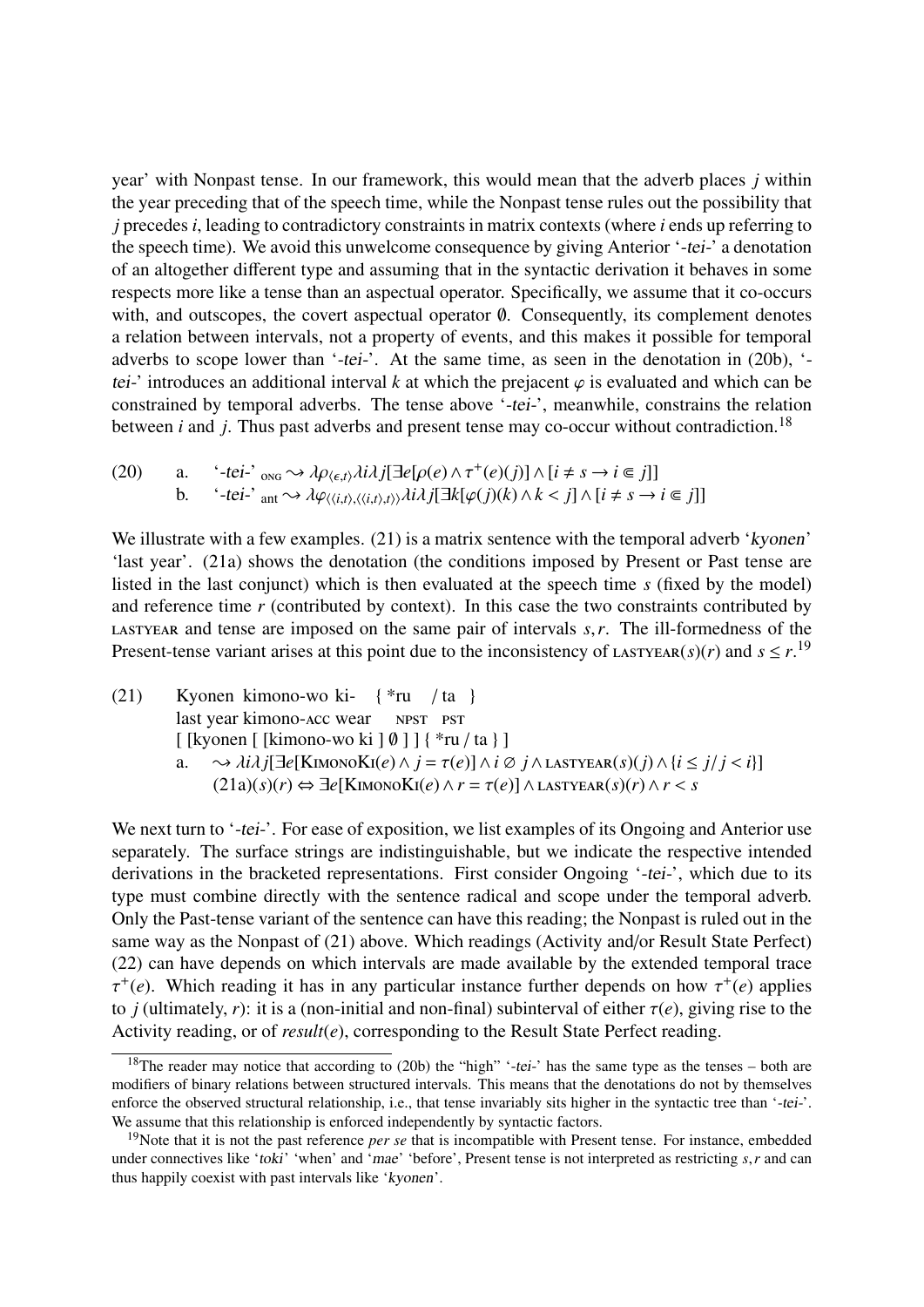(22) Kyonen kimono-wo ki-tei<sub>ong</sub>- $\{\n\text{*ru} \mid \text{ta}\n\}$ last year kimono-acc wear-tei npst pst [ [ kyonen [ [ kimono-wo ki ] tei ] ] ta ] [ PAST ACTIVITY/PAST RESULT] a.  $\rightarrow \lambda i \lambda j[\exists e[K_{\text{IMONOK}}(e) \wedge \tau^+(e)(j)] \wedge \text{LASTYEAR}(s)(j) \wedge j < i]$ <br>
(22a)(s)(r)  $\leftrightarrow \exists e[K_{\text{MONOK}}(e) \wedge \tau^+(e)(r)] \wedge \text{LASTYEAR}(s)(r) \wedge j$  $(22a)(s)(r) \Leftrightarrow \exists e[K$ IMONOKI $(e) \wedge \tau^+(e)(r)] \wedge$ LASTYEAR $(s)(r) \wedge r < s$ 

For the Anterior reading of '-tei-', we do not predict that past adverbs with Nonpast tense result in inconsistency. This is shown in (23).

 $(23)$  Kyonen kimono-wo ki-tei<sub>ANT</sub>-ru last year kimono-acc wear-tei-npst  $\lceil \int \lceil \frac{\text{kvonen} \lceil \text{kimono-wo ki} \rceil \varnothing \rceil}{\text{pres } \lceil \text{env} \rceil} \rceil$ a.  $\sim \lambda i\lambda j \exists k[\exists e[K_{\text{IMONO}}K_i(e) \wedge k = \tau(e)] \wedge k \oslash j \wedge \text{LASTVERR}(s)(k) \wedge k < j \wedge i \leq j]$ (23a)(*s*)(*r*) ⇔ ∃*k*[∃*e*[KimonoKi(*e*)∧*<sup>k</sup>* <sup>=</sup> τ(*e*)]∧lastyear(*s*)(*k*)∧*<sup>k</sup>* < *<sup>r</sup>*<sup>∧</sup> *<sup>s</sup>* <sup>≤</sup> *<sup>r</sup>*]

But we do not predict Anterior '-tei-' to be inconsistent with Past tense either. In fact, we derive two readings for (24), corresponding to two positions of the adverb relative to '-tei-'. On the reading in (24a/b), the adverb restricts *k*, the event of putting on the kimono; the reference time *r*, which must lie strictly between *k* and *s*, is thus a time at which the experiential state holds. On this interpretation the sentence means that at some point in the recent past (say, a week ago) it was true (or it turned out) that the subject had worn a kimono last year. On the reading in (24c/d) the adverb restricts the reference time *r*, while the time *k* of wearing the kimono must be found at an even earlier time. In other words, it turned out last year that (already then) the subject had the experience of having worn a kimono. We take it that both readings exist.

(24) Kyonen kimono-wo ki-tei<sub>ant</sub>-ta

last year kimono-acc wear-tei-pst

- a.  $\left[ \begin{array}{c} \begin{bmatrix} \end{bmatrix}$  [ kyonen  $\begin{bmatrix} \end{bmatrix}$  kimono-wo ki  $\begin{bmatrix} \emptyset \end{bmatrix}$  ] tei  $\begin{bmatrix} \end{bmatrix}$  ta  $\begin{bmatrix} \end{bmatrix}$  [past EXP]
- b.  $\rightarrow \lambda i\lambda j\exists k[\exists e[K_{IMONO}K_{I}(e) \wedge k = \tau(e)] \wedge k \oslash j \wedge \lambda x = r(s)[k] \wedge k < j \wedge j < i]$ (24a)(*s*)(*r*) ⇔ ∃*k*[∃*e*[KIMONOKI(*e*) ∧ *k* =  $\tau$ (*e*)] ∧ LASTYEAR(*s*)(*k*) ∧ *k* < *r* ∧ *r* < *s*]<br>[[kyonen [[[kimono-wo ki ] 0] tei [] ta ] [PAST EXP]
- c.  $\left[ \begin{array}{cc} \end{array} \right]$  [  $\left[ \begin{array}{c} \end{array} \right]$  kyonen  $\left[ \begin{array}{c} \end{array} \right]$   $\left[ \begin{array}{c} \end{array}$ kimono-wo ki  $\left[ \begin{array}{c} \theta \end{array} \right]$  tei  $\left[ \begin{array}{c} \end{array} \right]$
- d.  $\sim \lambda i\lambda j \exists k[\exists e[\text{KimonoK}i(e) \wedge k = \tau(e)] \wedge k \oslash j \wedge k < j \wedge \text{LASTYEAR}(s)(j) \wedge j < i]$ (24c)(*s*)(*r*) ⇔ ∃*k*[∃*e*[KimonoKi(*e*)∧*<sup>k</sup>* <sup>=</sup> τ(*e*)]∧*<sup>k</sup>* < *<sup>r</sup>*∧lastyear(*s*)(*r*)∧*<sup>r</sup>* < *<sup>s</sup>*]

#### 3.2. Event measurement

Tradionally, the temporal trace of an event has been taken to be an interval (assigned to the event by the function  $\tau$ , Krifka (1989)), and we have followed this convention thus far. The left-hand side of Figure 1 is an illustration. We propose a straightforward modification of this simple picture: The temporal trace function  $\tau_s$  maps events to **structured intervals**, our term for sets of intervals which contain their own union.<sup>20</sup> In our type-theoretic compositional framework, structured intervals are represented by their characteristic functions, i.e., in  $D_{\langle i,t \rangle}$ , and we use

 $^{20}$ In fact, the structured intervals we consider here are **nests** of **final** subintervals; but we refrain from imposing those stronger properties by definition since nothing in our proposal depends on them.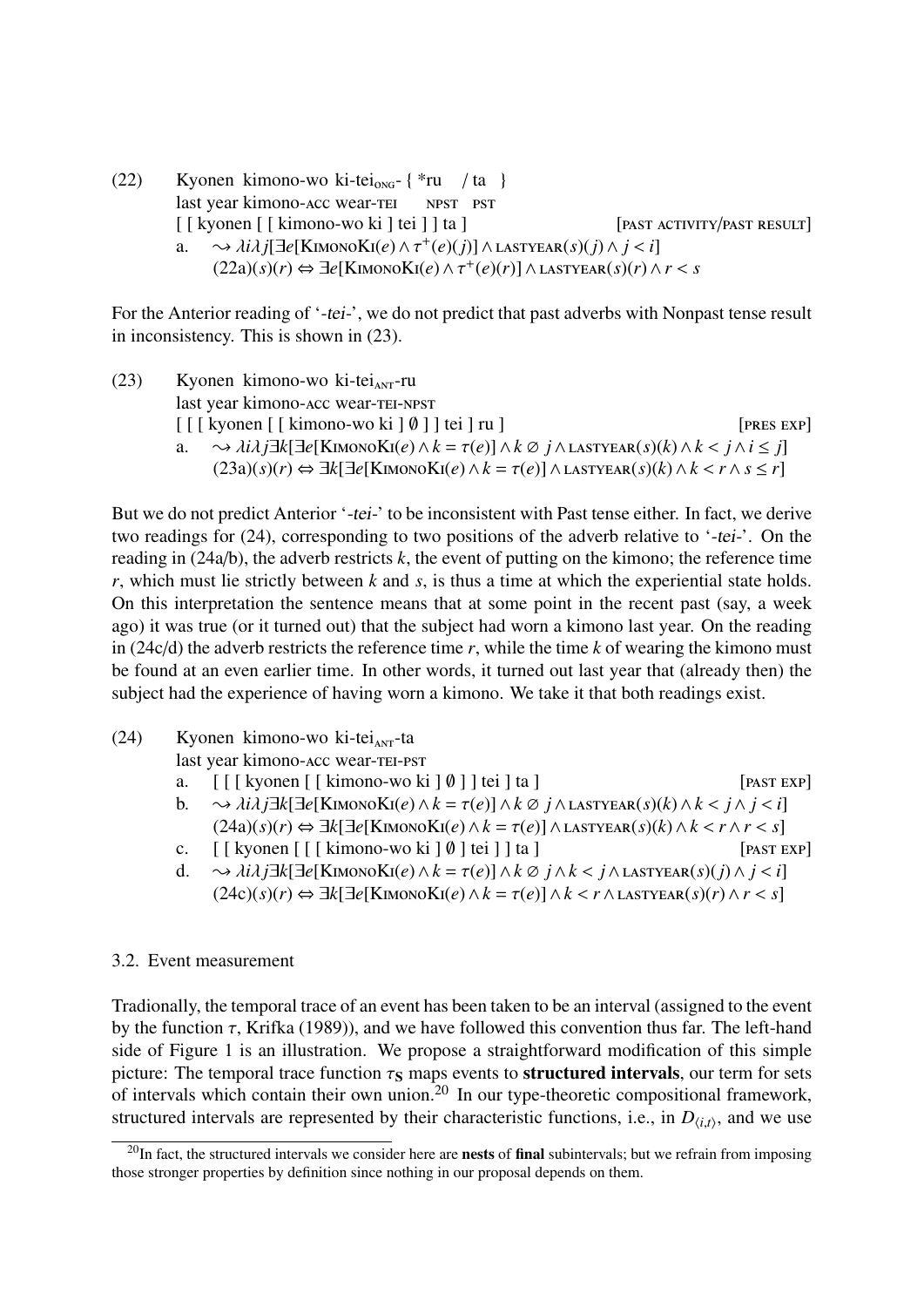

Figure 1: Left: Temporal trace  $\tau$  mapping events to intervals. Middle: Temporal trace  $\tau_s$ mapping events to structured intervals (top) and induced order  $\leq_{\tau(e)}$  on *T* (bottom). Right: Stative denotation *i* (top) and pre-order  $\leq_{i}$  on *T* (bottom).

variables i, j, etc. to range over them. For ease of expositions, we switch between talk of these characteristic functions and the sets of intervals they characterize, using variables like <sup>A</sup>,B, *etc.* for the latter. No confusion should result from this.

(25) A set A of intervals is a **structured interval** iff  $\cup$ A is an element of A.

The relations between intervals defined above can be extended to stuctured intervals straightforwardly as follows:

(26) 
$$
A < B := \cup A < \cup B
$$
  $A \oslash B := \cup A \oslash \cup B$   $A \Subset B := \cup A \Subset \cup B$   $A \simeq B := \cup A \simeq \cup B$ 

The shift from simple to structured temporal traces does not affect their durations, just their internal structure. Thus we assume that each  $\tau_s(e)$  contains  $\tau(e)$  as its greatest element.

(27) A structured temporal trace is a function  $\tau_s$  mapping events to structured intervals, subject to the condition that for all events  $e, \tau(e) = \cup \tau_{S}(e)$ .

Next, we use sets of intervals to derive a pre-order on the entire set T of times as in  $(28)$ .<sup>21</sup> For our example in Figure 1, the relative ranking of the equivalence classes of the pre-order induced by  $\tau(e)$  is shown in the lower middle graph.

#### (28) Induced pre-order on *T*

Let *A* be a set of intervals. The pre-order  $\leq_A$  on *T* induced by *A* is defined as follows:  $t \leq_A t'$  iff all intervals in *A* which contain *t* also contain *t'*.

This latter change also affects the interpretation of statives. Recall from above that they were mapped to properties of intervals. This remains unchanged, but now what gets passed up in the compositional process is the singleton sets containing those intervals. Singleton sets of intervals induce single-step pre-orders as shown on the right-hand side in Figure 1. There, all points in *i* are ranked equally and strictly higher than any point outside of *i*. This is in line with

<sup>21</sup>This notion of an induced pre-order is inspired by Kratzer's treatment of modality (Kratzer, 1981, *i.a.*); but notice that here the order is reversed, in the sense that times that are contained in more intervals are ranked higher, rather than lower.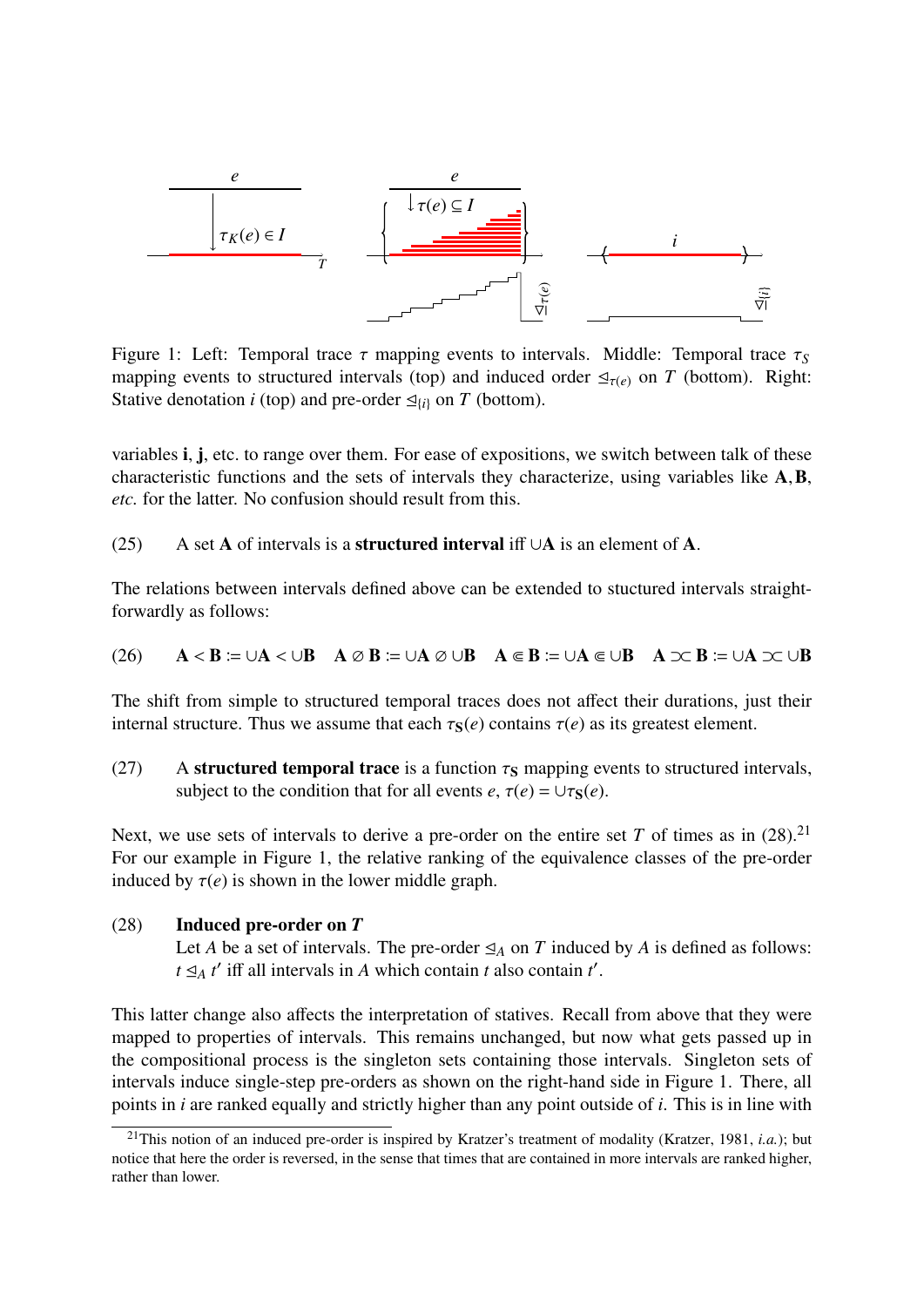the intuition that the denotations of statives do not involve any notion of change or development.

The switch to set-valued temporal traces requires minor adjustments to the overall system. Recall that our goal is to allow for expressions higher up in the syntactic tree, such 'tokoro', which do not directly compose with event-denoting sentence radicals, to have access to the structure of the temporal traces despite the interventing tenses (and possibly other temporal/aspectual material). We achieve this by generalizing to the worst case, as it were, using structured intervals throughout the compositional process. For the most part, that change is insignificant. For instance, the denotation of the covert aspectual operator '∅', first given in (10a) above, changes to (29). The upper line, for stative complements, requires that there be an interval *k* of which  $\varphi$  is true and such that j is the singleton set containing *k*. The lower line, for non-statives, now implies that j encodes the structure of *e*. However, this information about the structure of *e* leaves no imprint on i, since i and j are required to be disjoint.

(29) 
$$
\emptyset \longrightarrow \lambda \varphi_{\langle i,t \rangle} \lambda \mathbf{i} \lambda \mathbf{j} \exists j [\varphi(j) \wedge \mathbf{j} = \lambda k[k = j]] \wedge [\mathbf{i} \neq \mathbf{s} \rightarrow \mathbf{i} \in \mathbf{j}]] \cup \lambda \rho_{\langle \epsilon, t \rangle} \lambda \mathbf{i} \lambda \mathbf{j} [\exists e[\rho(e) \wedge \mathbf{j} = \tau_{\mathbf{S}}(e)] \wedge \mathbf{i} \oslash \mathbf{j}]
$$

In fact, to keep things simple, it is a good idea to assume that the structured intervals used in the derivation are generally singleton unless they are non-trivially structured by the temporal trace of an event. Formally, this can be done by defining a predicate in the translation language that is true of structured intervals just in case they are singleton (e.g., sq(**i**)  $\equiv \exists i[i = \lambda j[j = i]])$ and assert this predicate of all the intervals that are not used to record event measurement (i.e.,  $\mathbf{i}$  in (29),  $\mathbf{j}$  in (31a), and both  $\mathbf{i}$ , $\mathbf{j}$  in (31b)). We refrain from doing so in the interest of readability, but we do make the assumption that the structured intervals are singleton unless stated otherwise, and this assumption will in fact be significant below.

For the denotation of '-tei-', we redefine the notion of an extended temporal trace. Recall from (18) above that  $\tau^+(e)$  is the property of being either the traditional temporal trace  $\tau(e)$ <br>or the result state result(e). From  $\tau^+$  and the notion of a structured temporal trace  $\tau$ s we now or the result state  $result(e)$ . From  $\tau^+$  and the notion of a structured temporal trace  $\tau_s$  we now<br>define a function manning events to properties of structured events:  $T(e)$  is the property of define a function mapping events to properties of structured events:  $T(e)$  is the property of being either the structured trace  $\tau_s(e)$  or the singleton set *result*(*e*).

(30) Let  $\tau^+$  be an extended temporal trace function and  $\tau_s$  a structured temporal trace function defined on the same domain. The corresponding **extended structural temporal** tion defined on the same domain. The corresponding extended structural temporal trace function T maps events to properties of structured intervals as follows:  $\mathbf{T}(e) = \lambda \mathbf{i} \left[ \mathbf{i} = \tau_{\mathbf{S}}(e) \vee \exists j \right]$  *j* = *result*(*e*)  $\wedge \mathbf{i} = \lambda k[k = j]]$ 

With this notion in place, we adjust our definition of '-tei-' to structured intervals as in (31).

(31) a. 
$$
{}^{t}
$$
-tei<sup>-</sup>  $\underset{\text{ANT}}{\text{OS}} \rightsquigarrow \lambda \rho_{\langle \epsilon, t \rangle} \lambda \mathbf{i} \lambda \mathbf{j} [\exists e[\varphi(e) \land \mathbf{T}(e)(\mathbf{j})] \land [\mathbf{i} \neq \mathbf{s} \rightarrow \mathbf{i} \in \mathbf{j}]]$   
b.  ${}^{t}$ -tei<sup>+</sup>  $\underset{\text{ANT}}{\text{ON}} \rightsquigarrow \lambda \varphi_{\langle \langle i, t \rangle, \langle \langle i, t \rangle, t \rangle \rangle} \lambda \mathbf{i} \lambda \mathbf{j} \exists \mathbf{k} [\varphi(\mathbf{j})(\mathbf{k}) \land \mathbf{k} < \mathbf{j} \land [\mathbf{i} \neq \mathbf{s} \rightarrow \mathbf{i} \in \mathbf{j}]$ 

#### 3.3. 'Tokoro': the uphill condition

'Tokoro' takes as its complement a tensed clause, which as we saw denotes a binary relation be-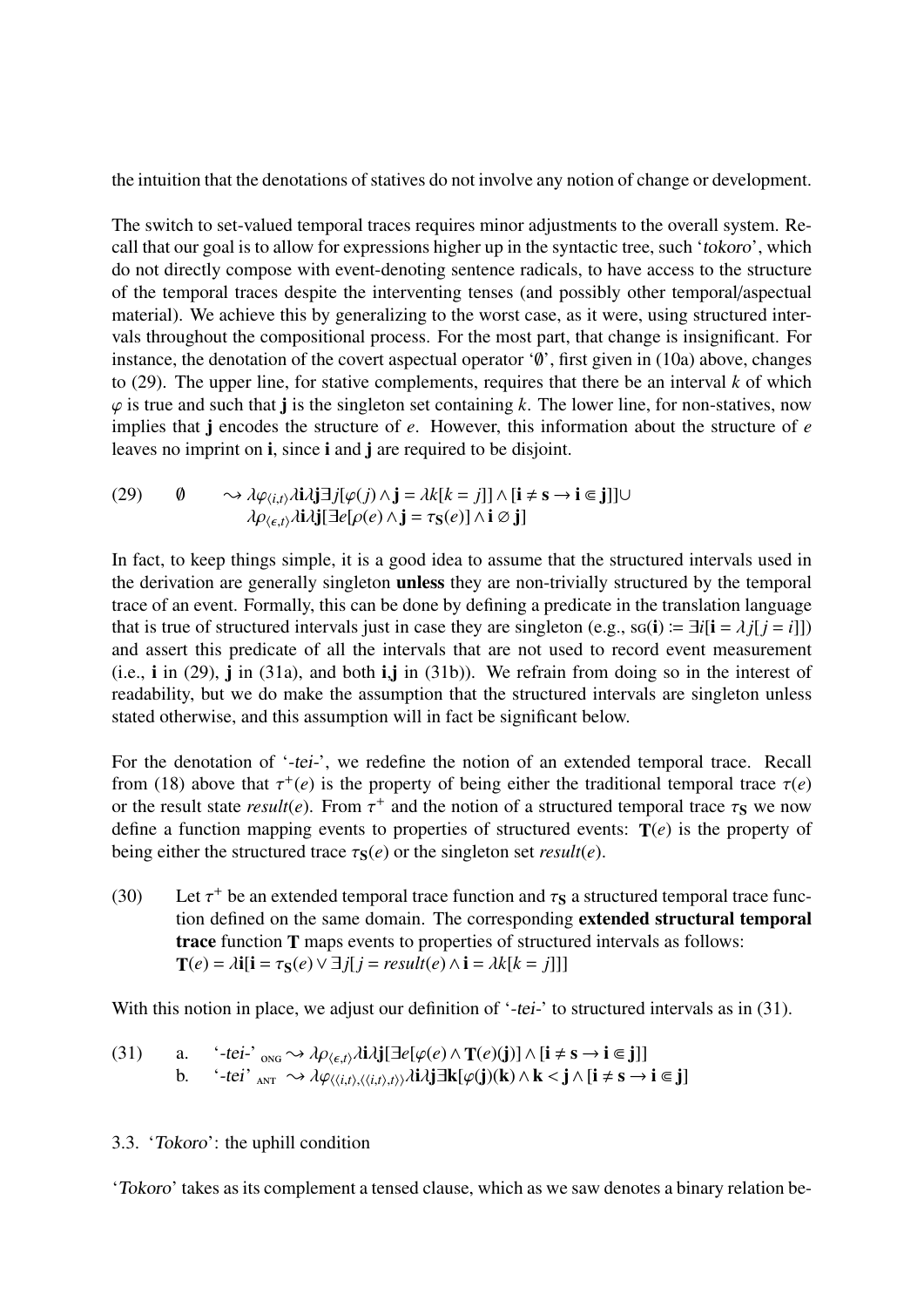

Figure 2: Permissible (left) and excluded (right) positions of **i** relative to the order induced by **j**.

tween structured intervals, constrained by the temporal semantics of the complement. 'Tokoro' adds a single further condition on the pairs i,j in this relation: informally put, i must be adjacent to an interval with strictly higher "j-ness." Somewhat more formally: i must abut an interval which ranks strictly higher than **i** on the order induced by j. We introduce special terms and notation for this relationship in (32) and give the denotation of 'tokoro' as in (33).

#### (32) Uphill and downhill

Let i and j be structured intervals. i is **downhill from**  $j$  (and  $j$  is uphill from  $i$ ), written **i**<sup>→j</sup>, iff there is an interval *k* such that ∪**i**  $\leq$ <sub>j</sub> *k* and ∪**i**  $\infty$  *k* 

(33) 'tokoro' 
$$
\sim \lambda \varphi_{\langle \langle i,t \rangle, \langle \langle i,t \rangle, t \rangle \rangle} \lambda \mathbf{h} \lambda \mathbf{i} \exists \mathbf{j} [\varphi(\mathbf{i})(\mathbf{j}) \wedge \mathbf{i} \neg \mathbf{j}]
$$

Figure 2 shows various possible locations of **i** relative to an order  $\leq j$ , all of which may be delivered by the compositional semantics of the prejacent of 'tokoro'. For instance, the pictures on the left are consistent with the denotations of a non-stative clause with simple Past, Progressive '-tei-' plus Present, and simple Present. These options are illustrated in  $(34)$  and  $(35)$ .<sup>22</sup> In (34), where the precedence relation between **i** and **j** is fixed by the tense and aspect of the prejacent, 'tokoro' strengthens this requirement to **immediate** precedence. In (35), the inclusion of **i** within **j** is ensured by '-tei-',<sup>23</sup> and 'tokoro' imposes in the additional condition that **j** have internal structure, i.e., that it be the temporal trace of an activity (or of the activity phase of an accomplishment). This is the case for the Progressive reading of '-tei-'.

- (34) Taro-ga { aruku Taro-nom walk-npst walk-past tokoro cop-npst cop-past // aruita } tokoro { da / datta } 'Taro {{is/was} about to walk // {has/had} just walked'}
	- a.  $\lambda \mathbf{h} \lambda \mathbf{i} \exists \mathbf{j} [\exists e [\text{Tr } \lambda \mathbf{r} \alpha \mathbf{A} \mathbf{r} \alpha \mathbf{r}](e) \wedge \mathbf{j} = \tau_{\mathbf{S}}(e)] \wedge \mathbf{i} \oslash \mathbf{j} \wedge {\mathbf{i} \leq \mathbf{j}} / \mathbf{j} < \mathbf{i} \} \wedge \mathbf{i} \neg \mathbf{j} \wedge {\mathbf{h} \leq \mathbf{i}} / \mathbf{i} < \mathbf{h}}]$  $(34a)(s)(r) \Leftrightarrow$  $\exists \mathbf{j}[\exists e[\text{TrroAruk}(e) \wedge \mathbf{j} = \tau_{\mathbf{S}}(e)] \wedge {\mathbf{r} < \mathbf{j}} / {\mathbf{j} < \mathbf{r}} \wedge {\mathbf{r}} \neg \mathbf{j} \wedge {\mathbf{s} \le \mathbf{r}} / {\mathbf{r} < \mathbf{s}}}]$
- (35) Taro-ga arui-tei-{ ru // \*ta } tokoro { da Taro-NOM walk-TEI- NPST PAST TOKORO COP-NPST COP-PST / datta } 'Taro {is/was} walking.'
	- a.  $\lambda h \lambda i \exists j [\exists e [T_{ARO} A_{RUK}(e) \wedge T(e)(j)] \wedge i \in j \wedge \{i \le j//j < i\} \wedge i^{-j} \wedge \{h \le i/i < h\}]$ <br>(353)(s)(r)  $\leftrightarrow \exists h [\exists e [T_{APO} A_{RUK}(e) \wedge T(e)(i)] \wedge r \in i \wedge r^{-j}] \wedge \{s < r/r < s\}]$  $(35a)(s)(r)$  ⇔ ∃h[∃e[TaroAruk $(e) \wedge T(e)(j)$ ] ∧  $r \in j \wedge r^{-j} \wedge {s \le r/r < s}$ ]

<sup>&</sup>lt;sup>22</sup>Notice that the matrix tense in these sentences is irrelevant for the present discussion, since it constrains the relation between h and i, which does not interact with 'tokoro'.

<sup>&</sup>lt;sup>23</sup>Here Past tense on the prejacent is ruled out because the position under 'tokoro' is an embedding context.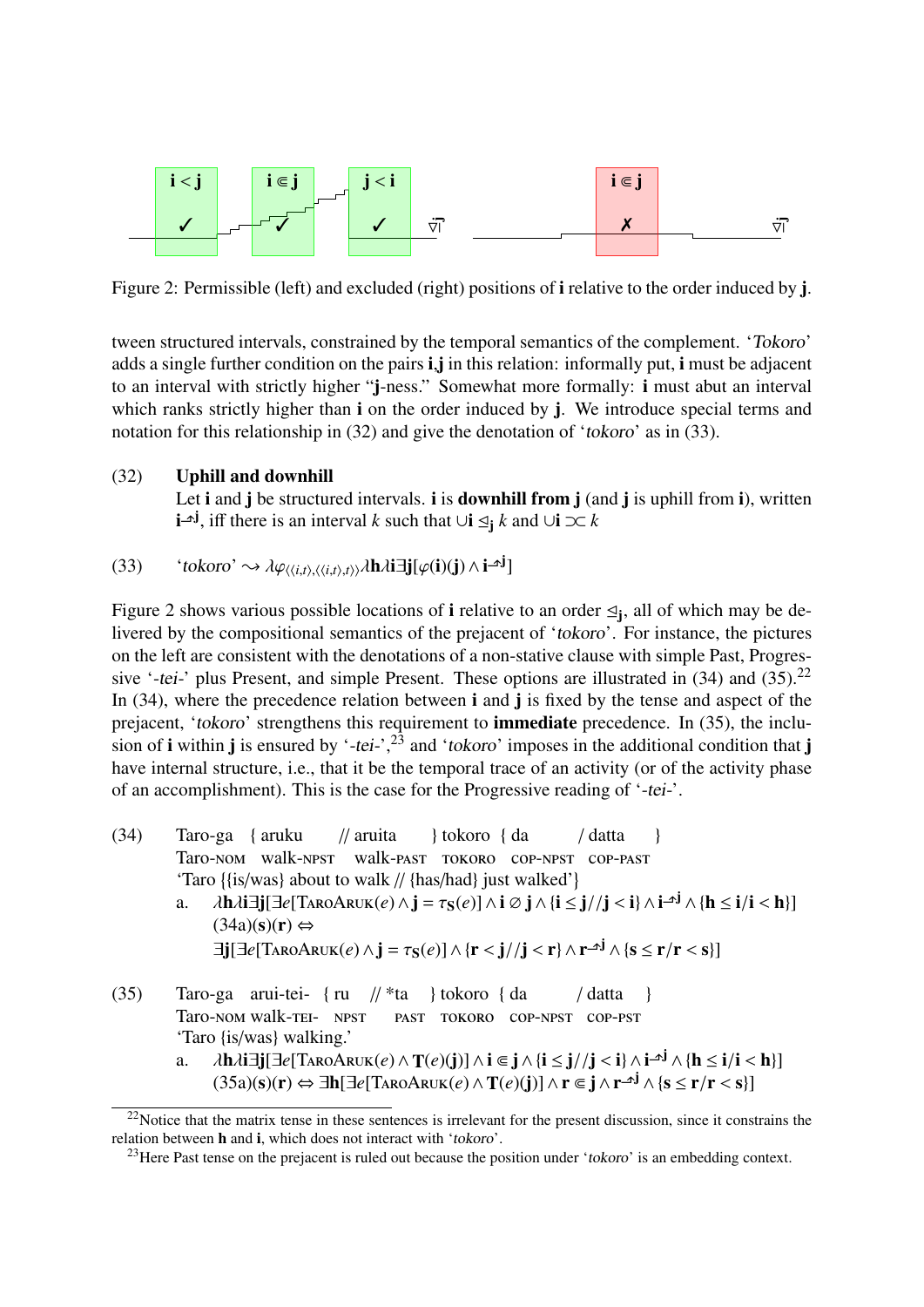Statives, on the other hand, do not have the right temporal denotations to serve as the prejacents of 'tokoro'. This is shown for lexically statives in (36). Here i is placed within j, similarly to the Progressive reading available for (35) above; this time, however, the order induced by j is flat around i, thus the contour condition imposed by 'tokoro' is not met, as on the right-hand side in Figure 2. The Perfect reading of (35) is ruled out in the same way.

(36) Zyon-ga Nihon-ni { iru Jon-nom Japan-loc be-npst  $// *ita$ be-past tokoro cop-npst cop-past } tokoro { da / datta } a.  $\lambda \mathbf{h} \lambda \mathbf{i} \exists \mathbf{j} [\exists j [\text{JonInJapan}(j) \land \mathbf{j} = \lambda k[k = j]] \land \mathbf{i} \in \mathbf{j} \land \mathbf{i} \neg \mathbf{j} \land \{\mathbf{h} \leq \mathbf{i}/\mathbf{i} < \mathbf{h}\}]$ <br>(36a)(s)(r)  $\leftrightarrow$   $\exists \mathbf{i} [\exists j [\text{onInJapan}(j) \land \mathbf{i} = \lambda k[k = j]] \land \mathbf{r} \in \mathbf{i} \land \mathbf{r} \neg \mathbf{j} \land \{\mathbf{s}\}]$  $(36a)(s)(r)$  ⇔  $\exists j[\exists j[JohnInJAPAN(j) \land j = \lambda k[k = j]] \land r \subseteq j \land r \neg j \land {s \le r/r < s}]$ 

Finally, the Anterior reading of '-tei-' is also incompatible with 'tokoro'. The corresponding structure and interpretation for (35) is shown in (35').

(35')  $\left[\right[\right]\left[\right]\left[\right]$  [  $\left[\right]$  [  $\left[\right]$  [Taro-ga aruk  $\left]\emptyset\right]$  tei<sub>ANT</sub>  $\left[\right]$  {ru/\*ta}  $\left[\right]$  tokoro  $\left[\right]$  {da/datta}  $\left[\right]$ 'Taro {has/had} the experience of walking.' a.  $\lambda \mathbf{h} \lambda \mathbf{i} \exists \mathbf{j} \exists \mathbf{k} [\exists e [\text{TraoAruk}(e) \wedge \mathbf{k} = \tau_S(e)] \wedge \mathbf{k} < \mathbf{j} \wedge \mathbf{i} \in \mathbf{j} \wedge \mathbf{i} \neg \mathbf{j} \wedge {\mathbf{h} \leq \mathbf{i}/\mathbf{i} < \mathbf{h}}]$ <br>(363)(s)(r)  $(36a)(s)(r) \Leftrightarrow$  $\exists j \exists k [\exists e [T_{ARO} \text{Aruk}(e) ∧ k = \tau_S(e)] ∧ k < j ∧ r \in j ∧ r$  ↑ {s ≤ r/r < s}]

It is worth noting that the formula in (35'a) as it stands does not imply contradiction and illformedness, since it does not require j to be a singleton structured interval. This is not as it should be, since '-tei-' does not in fact have an experiential reading under 'tokoro' (except for the counterfactual reading, which we do not deal with in this paper). It is here that our assumption that all structured intervals are singleton unless stated otherwise comes into play. We predict the unavailability of this reading if (and since) we assume that j in (36) is singleton, even though in the interest of readability we refrain from enforcing this in the formulas.

# 4. Conclusion

Rather than summarize what we have accomplished in this paper, we mention two things we left for future work. We already mentioned that we did not deal with counterfactual readings of lexical statives and non-Progressive '-tei-' under 'tokoro'. We also did not touch on cases in which contextually given information can rescue a temporal reading. For instance, (37) can have a temporal interpretation even under a resultative reading of '-tei-', as indicated by the English gloss, if the state in question occurs as part of a set sequence of eventualities, as for instance in describing which outfit a model is wearing at this point as part of an ongoing fashion show.

 $(37)$ right now kimono-acc wear-tei-npst tokoro cop-npst ima kimono-wo ki-tei-ru tokoro da. 'She's in the kimono right now.'

We leave a full analysis of these cases to a future occasion.